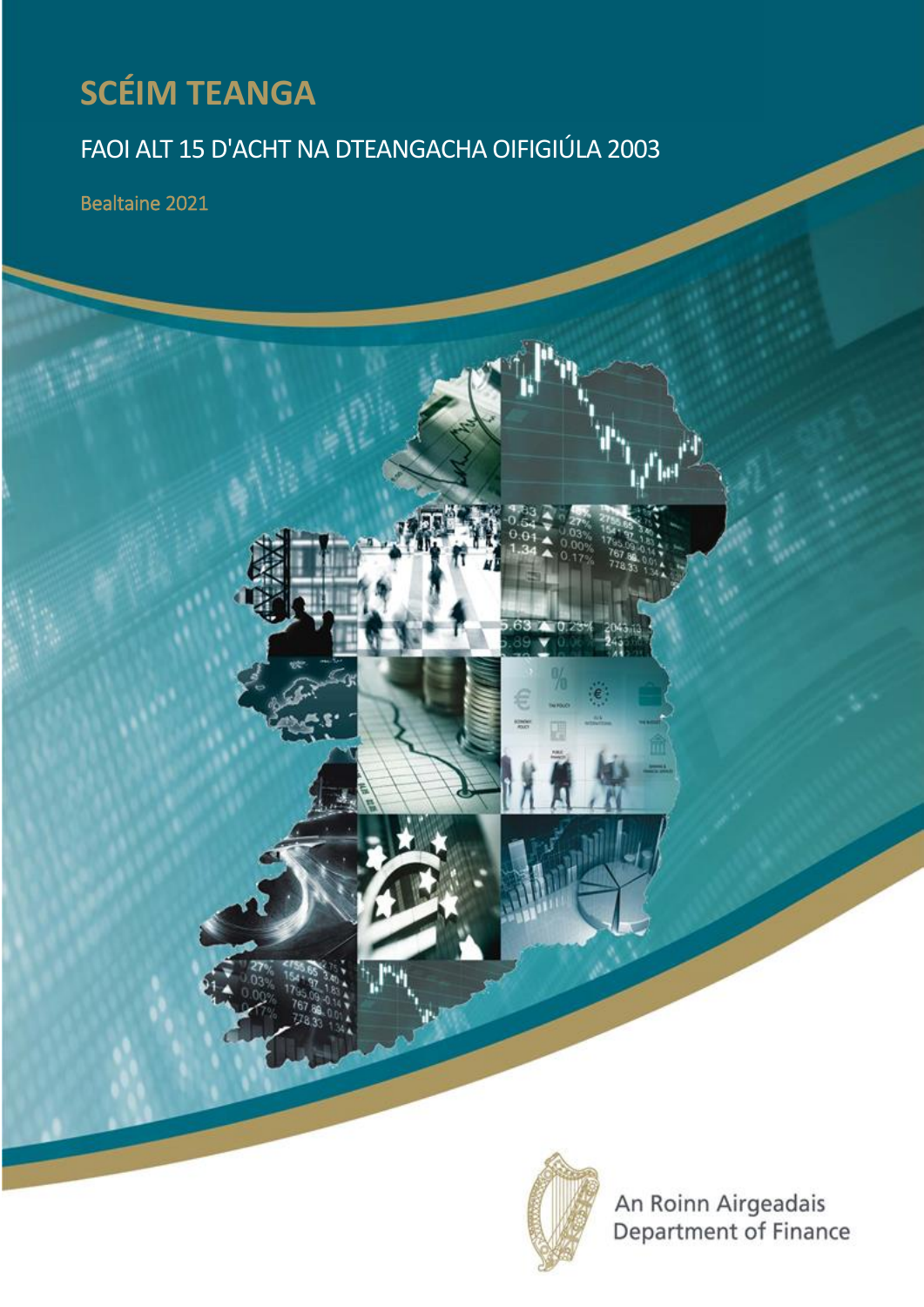| Caibidil 3 Achoimre ar Sheirbhísí agus Feabhsúcháin na Gaeilge atá beartaithe don Cheathrú Scéim 2022- |  |
|--------------------------------------------------------------------------------------------------------|--|
|                                                                                                        |  |
| 3.1 Achoimre ar Sheirbhísí na Gaeilge agus tiomantais bhreise faoin gCeathrú Scéim 13                  |  |
| 3.2 Sonraí faoi sheirbhísí a chuirtear ar fáil i mBéarla amháin, nó go dátheangach  13                 |  |
|                                                                                                        |  |
|                                                                                                        |  |
|                                                                                                        |  |
|                                                                                                        |  |
|                                                                                                        |  |
|                                                                                                        |  |
|                                                                                                        |  |
|                                                                                                        |  |
|                                                                                                        |  |
|                                                                                                        |  |
|                                                                                                        |  |
|                                                                                                        |  |
|                                                                                                        |  |
|                                                                                                        |  |
|                                                                                                        |  |
|                                                                                                        |  |
|                                                                                                        |  |
|                                                                                                        |  |
|                                                                                                        |  |
|                                                                                                        |  |

# Clár ábhair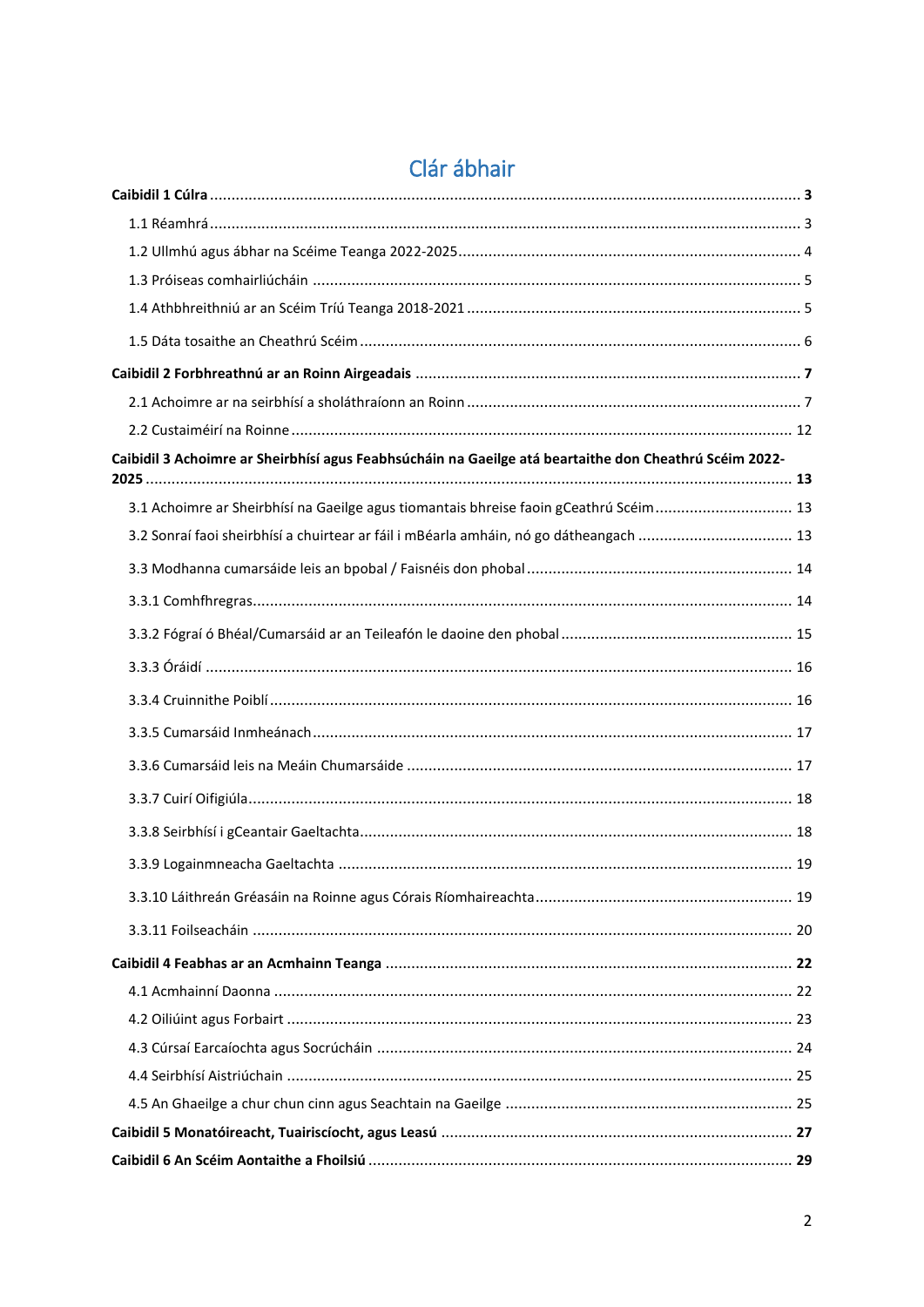## **CAIBIDIL 1: BUNEOLAS**

## **1.1 Réamhrá**

Is í seo an Ceathrú Scéim Teanga de chuid na Roinne Airgeadais a bhaineann le tréimhse na mblianta 2022 - 2025 agus a d'ullmhaigh an Roinn de bhun Acht na dTeangacha Oifigiúla 2003 agus Rialacháin Acht na dTeangacha Oifigiúla 2003 (alt 9) 2008.

Foráiltear le halt 11 den Acht go n-ullmhóidh comhlachtaí poiblí Scéim Teanga ina leagtar amach na seirbhísí a chuirfidh siad ar fáil:

- trí Ghaeilge
- trí Bhéarla, agus
- trí Ghaeilge agus trí Bhéarla

agus na bearta a dhéanfar chun a chinntiú go ndéanfar aon seirbhís nach gcuireann an comhlacht ar fáil trí Ghaeilge faoi láthair ar fáil trí Ghaeilge taobh istigh de thréimhse aontaithe ama.

Is é príomhchuspóir an Cheathrú Scéim seo tógáil ar an dul chun cinn a rinneadh sa Tríú Scéim maidir le seirbhísí ardchaighdeáin a chur chun cinn agus a sholáthar dár gcustaiméirí a labhraíonn Gaeilge agus leathnú ar an raon seirbhísí a chuirtear ar fáil sa dá theanga oifigiúla i rith ré feidhme na Scéime.

I gcomhréir le halt 14 (3) in Acht na dTeangacha Oifigiúla 2003, bíonn Scéimeanna Teanga i bhfeidhm ar feadh tréimhse 3 bliana nó go dtí go bhfuil scéin nua deimhnithe ag an Aire Turasóireachta, Cultúir, Ealaíon, Gaeltachta, Spóirt agus Meán de bhun alt 15, cibé acu sin is deireanaí a tharlaíonn.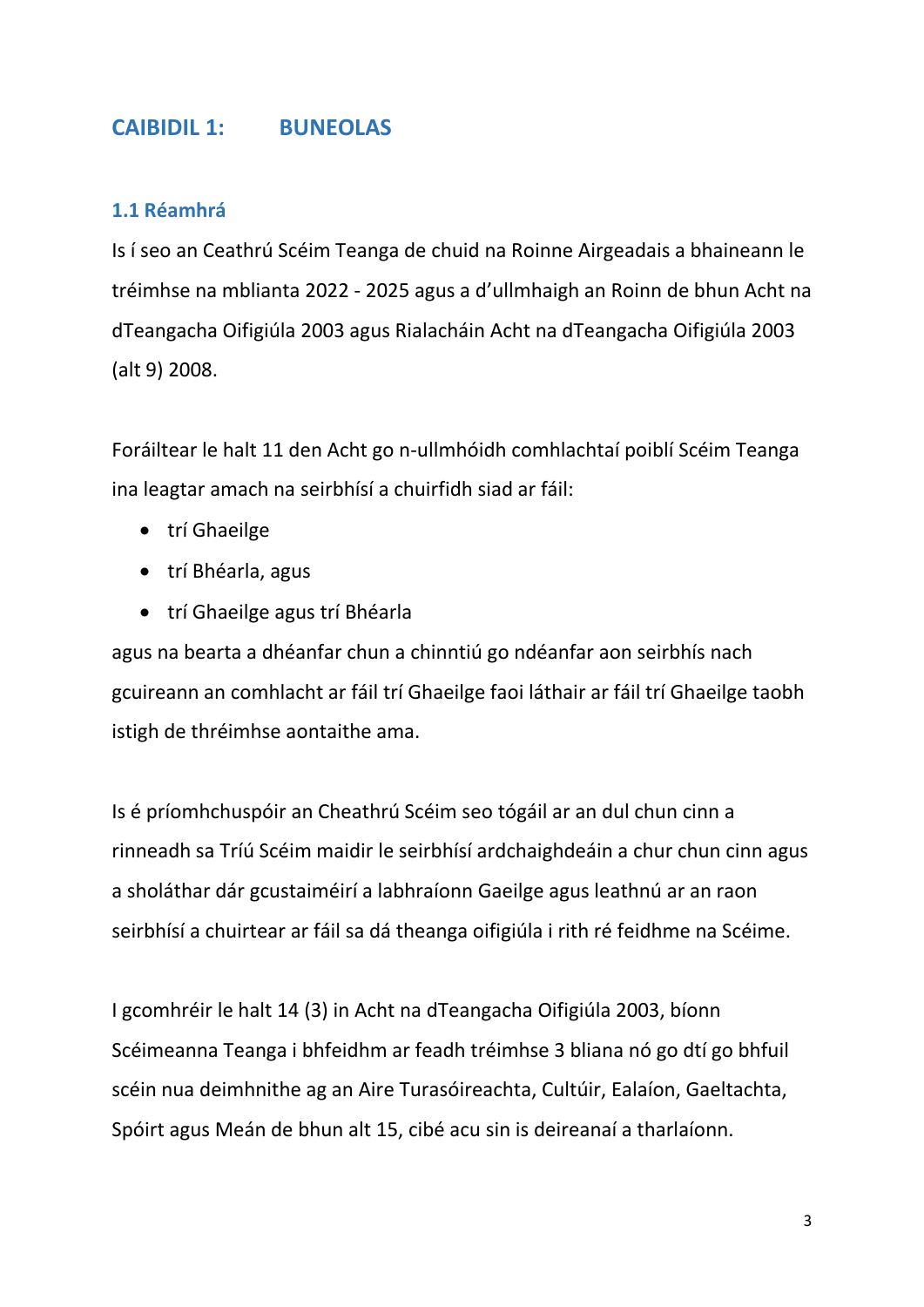## **1.2 Ullmhú agus Ábhar Scéim Teanga 2022-2025**

Le linn ullmhú na Scéime Teanga seo, tugadh aird mar is cuí ar na Treoirlínte a d'eisigh an Roinn Turasóireachta, Cultúir, Ealaíon, Gaeltachta, Spóirt agus Meán. Anuas air sin, eagraíodh comhchomhairle chuimsitheach leis na páritithe leasmhara ábhartha mar a leagtar amach mar chuid den Scéim seo.

Oibríonn an Roinn de réir an bhunphrionsabail treorach gur chóir seirbhísí Gaeilge a bheith bunaithe ar:

- an bunleibhéal éilimh ar sheirbhísí faoi leith sa Ghaeilge atá ann
- an tábhacht atá le cur chuige réamhghníomhach maidir le seirbhísí den sórt sin a chur ar fáil,

agus

 na hacmhainní, lena n-airítear na hacmhainní daonna agus airgid, agus cumas an chomhlachta atá i gceist an cumas riachtanach teanga a thabhairt chun cinn nó é a rochtain.

Comhlánaíonn an Scéim seo prionsabail na Seirbhíse Ardchaighdeáin do Chustaiméirí agus Cairt Chustaiméirí na Roinne. Rinneadh í a chur i dtoll a chéile d'fhonn a chinntiú go dtabharfar aird iomlán, leis an Scéim seo agus le Scéimeanna a thagann ina diaidh, ar na dualgais uile a bhaineann le hábhar faoi Acht na dTeangacha Oifigiúla 2003.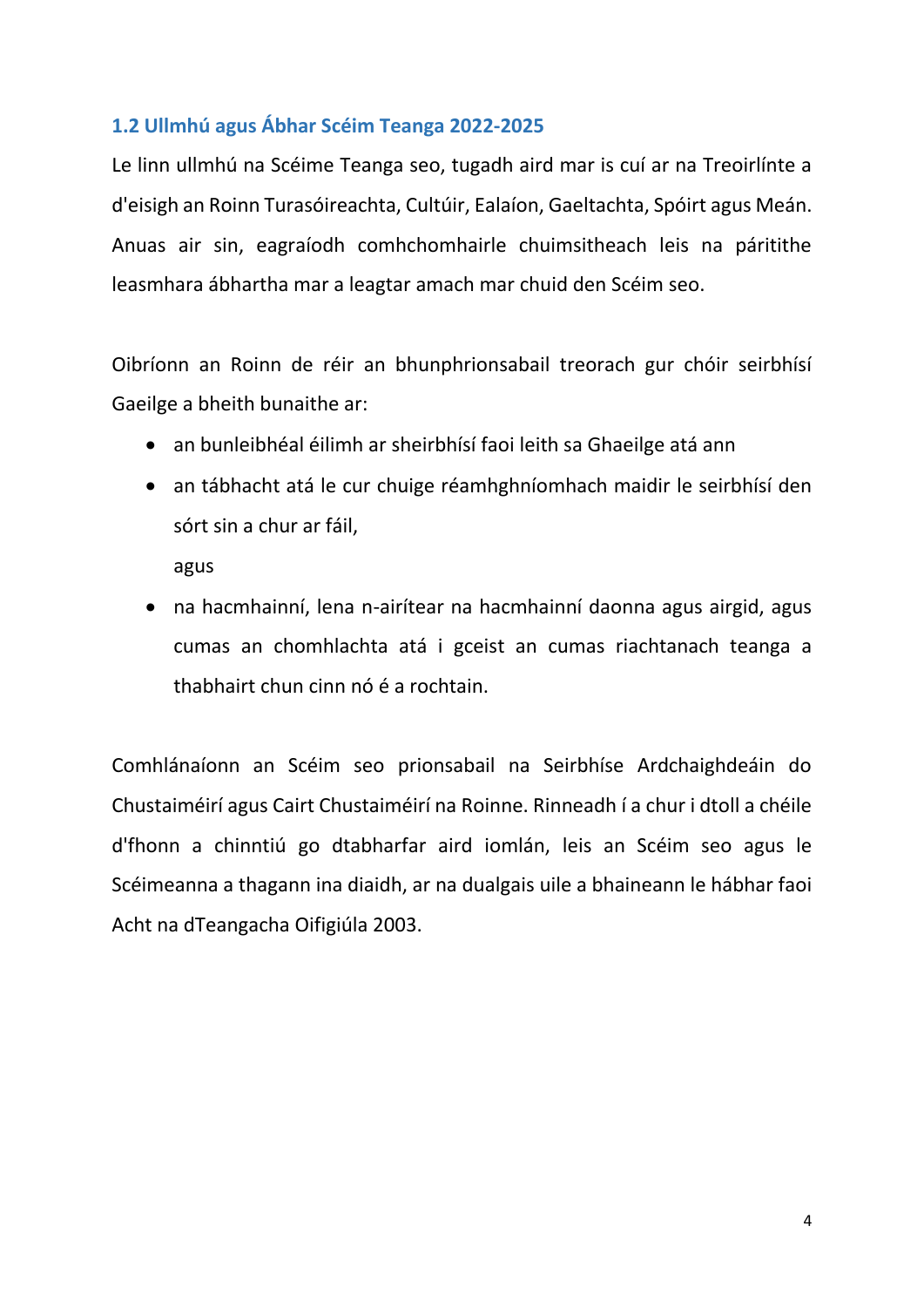#### **1.3 An Próiseas Comhairliúcháin**

Thug an Roinn faoi phróiseas comhairliúcháin phoiblí ag lorg aighneachtaí ó bhaill an phobail maidir le ceapadh na Scéime seo. Cuireadh an fógra faoi alt 13 den Acht ar shuíomh Gréasáin na Roinne laistigh den Irish Independent (forlíonadh Seachtain) agus rinneadh é a 'tweetáil' ó twitter na Roinne.

Tugadh faoi phróiseas rannpháirtíochta ar fud na Roinne freisin chun forbairt agus ábhar na Scéime seo a threorú.

Bhreithnigh an Roinn gach aighneacht cumarsáide a fuarthas faoin dá phróiseas thuas maidir le foirmiú na Scéime nuashonraithe.

#### **1.4 Athbhreithniú ar an Tríú Scéim Teanga 2018-2021**

Mhéadaigh na tiomantais i Scéim an Tríú Teanga 2018-2021, leibhéal agus raon na ndaoine a cuireadh san áireamh faoin Scéim roimhe sin. Le linn ré feidhme na Scéime cuireadh tuiscint chun cinn ar an Scéim agus ar an riachtanas atá le comhlíonadh na ndualgas a choinneáil ar bun. Leagtar amach na príomhthorthaí agus cora nua i rith na bliana in Athbhreithniú Bliantúil na Roinne, a fhoilsítear i nGaeilge agus i mBéarla ar láithreán gréasáin na Roinne, tábla achoimre maidir leis an dul chun cinn leis an Tríú Scéim Teanga 2018-2021 san áireamh. Rinneadh athbhreithniú ar an Scéim ar bhonn tréimhsiúil maidir leis na croí-ghealltanais agus cuireadh doiciméad athbhreithnithe achomair ar fáil don bhainistíocht shinsearach sa Roinn. Thug athbhreithniú neamhspleách ar an Scéim a rinne an Iniúchadh Inmheánach léargas oibiachtúil ar chomhlíonadh na bpríomhghealltanas agus na ngníomhartha féideartha chun cloí le míreanna infheidhmithe a fheabhsú tuilleadh. Ar an gcaoi chéanna, soláthraíonn athbhreithniú a rinne Oifig an Choimisinéara Teanga measúnú neamhspleách ar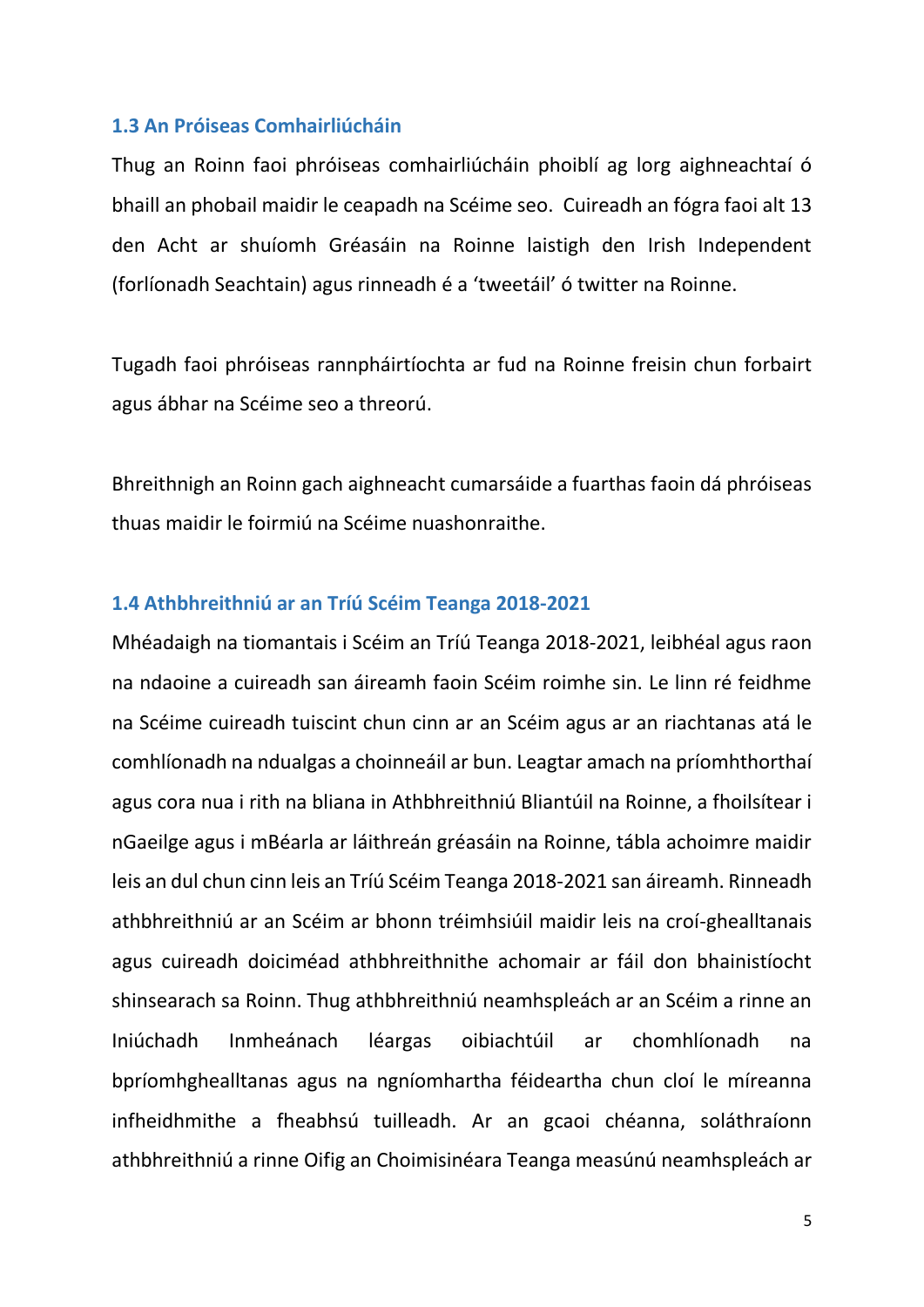an Scéim trína ndéantar aon réimsí a dteastaíonn soiléiriú uathu a aibhsiú chuig na Rannáin ábhartha. Anuas air sin, tugtar chun suntais leis an gcáipéisíocht sin thuas aon ábhar deacrachta a bheadh ag Rannóga maidir le dualgais a chomhlíonadh.

Leagtar amach i gCaibidil 3 na cáipéise seo na gealltanais nuashonraithe faoin Scéim áirithe seo de réir na réimsí éagsúla agus le tagairt do ghealltanais na Scéime roimhe seo nuair is cuí sin.

#### **1.5 Dáta tosaithe an Cheathrú Scéim**

Tá an Scéim seo aontaithe ag an Aire Turasóireachta, Cultúir, Ealaíon, Gaeltachta, Spóirt agus Meán agus tosóidh feidhm na scéime ó 02 Feabhra 2022. Fanfaidh an Scéim i bhfeidhm go ceann tréimhse 3 bliana nó go dtí go mbíonn Scéim nua deimhnithe ag an Aire de bhun alt 15 an Achta, cibé acu sin is deireanaí a tharlaíonn.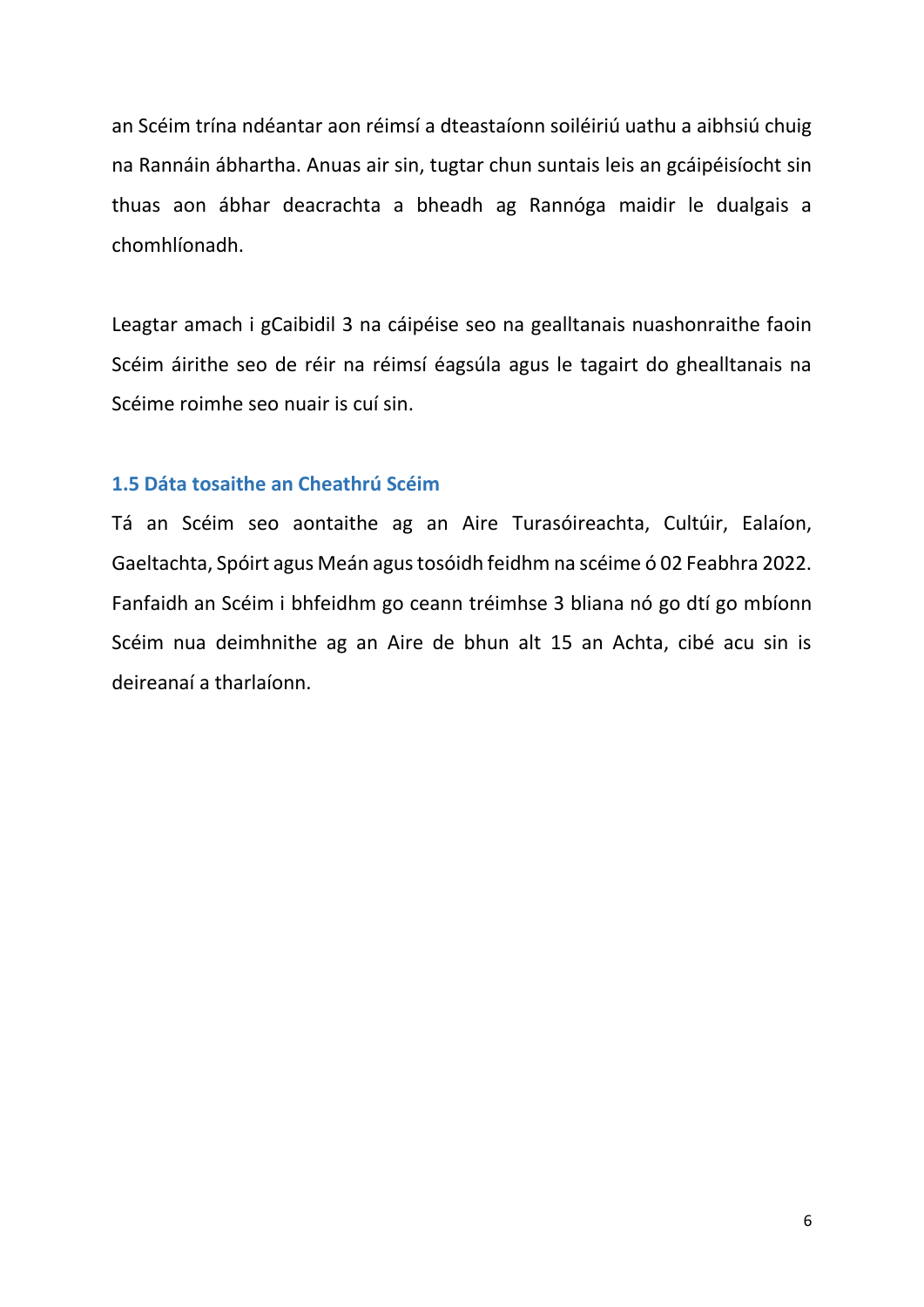## **CAIBIDIL 2: FORLÉARGAS AR AN ROINN AIRGEADAIS**

#### **Misean**

Tá ról lárnach ag an Roinn maidir le cuspóirí eacnamaíocha, fioscacha, baincéireachta, seirbhísí airgeadais, AE, Idirnáisiúnta agus athrú aeráide a bhaint amach don Rialtais. Is é misean na Roinne "A bheith i gceannas ar bhaint amach aidhmeanna beartais eacnamaíocha, fhioscacha agus airgeadais an Rialtais, ag féachaint do na haidhmeanna atá leagtha amach sa Chlár Rialtais - Ár dTodhchaí Roinnte."<sup>1</sup> .

#### **Príomhfheidhmeanna na Roinne**

Bíonn baint go díreach ag an Roinn Airgeadais le réimse seirbhísí agus feidhmeanna beartais de chuid an Rialtais a chur ar fáil trína roinntear í i roinnt rannán agus aonad chun críocha bainistíochta ó lá go lá. Leagtar amach thíos cuntas achoimre ar struchtúr na heagraíochta agus ar phríomhobair na Rannóg.

#### **2.1 Achoimre ar na Seirbhísí a chuireann an Roinn ar fáil**

#### **An Rannán Eacnamaíochta**

Tá an Rannán seo freagrach as anailís maicreacnamaíochta, réamhaisnéis agus an beartas buiséideach. Tá de fhreagracht air chomh maith straitéisí a leagan amach maidir le cúrsaí eacnamaíochta na hÉireann agus cion tairbhe a dhéanamh maidir le beartais a chur i dtoll a chéile a bhaineann le hearnálacha faoi leith nó a mbíonn tionchar acu ar chúrsaí eacnamaíochta go ginearálta. Tugtar faoi obair thaighde agus cuirtear comhairle ar fáil faoin tionchar a bhíonn

**.** 

<sup>1</sup> Ráiteas Straitéise na Roinne Airgeadais 2021-2023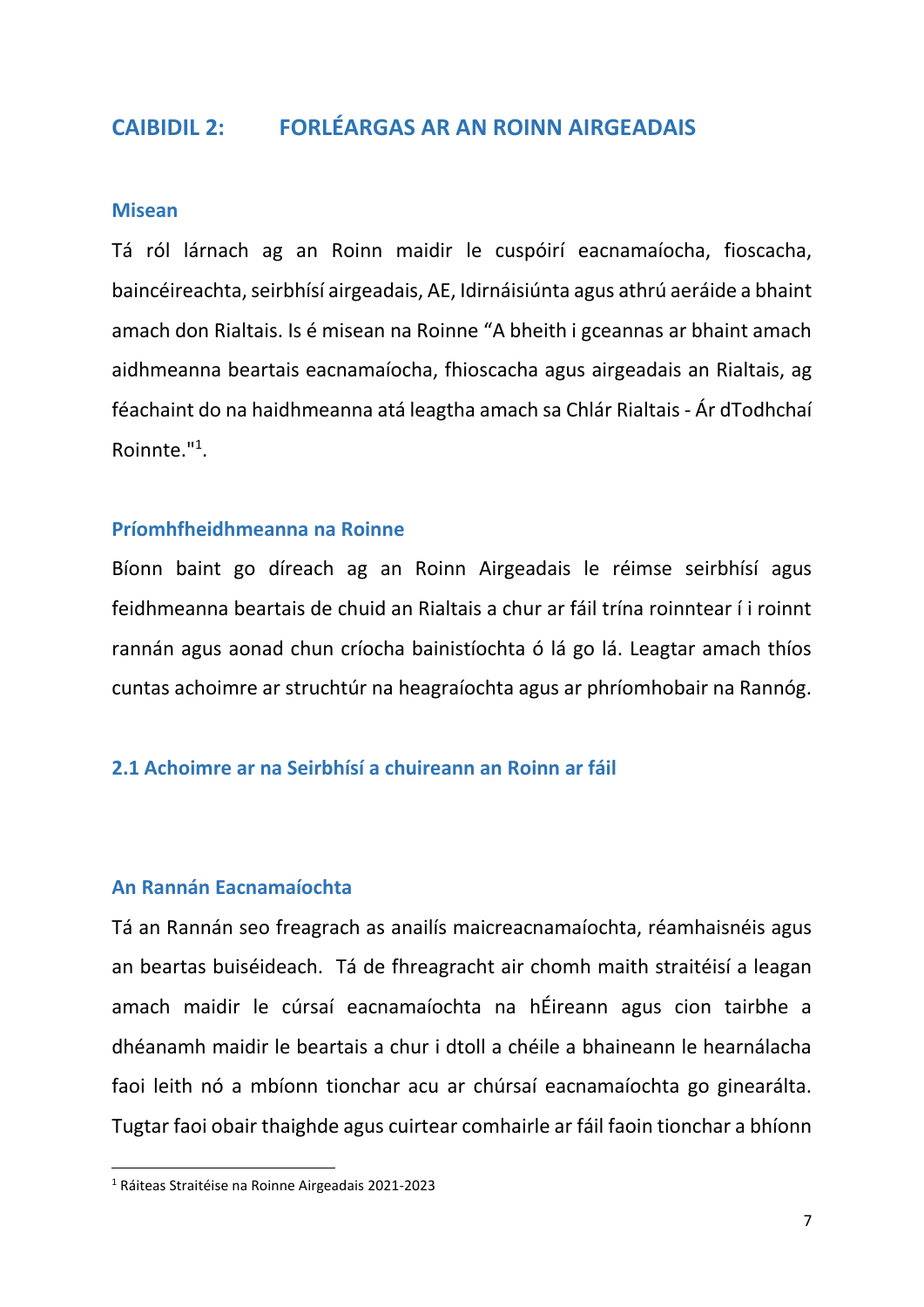ag an mbeartas cánach agus ag beartais eile. Pléann an Rannán freisin leis an mbeartas buiséideach go ginearálta, comhordú ar an bpróiseas buiséideach taobh istigh den Seimeastar Eorpach, réamhthuar maidir le cúrsaí fioscacha, monatóireacht ar an bhfeidhmíocht maidir le cúrsaí buiséid, anailís ar thionchar an bheartais ar chúrsaí airgeadais an Rialtais san áireamh agus idirchaidreamh a dhéanamh le Comhairle Fhioscach Chomhairleach na hÉireann. Tá an Rannán freagrach as bainistíocht an Chuntais Státchiste (atá comhiomlánaithe i dtáirgeadh na gCuntas Airgeadais Bliantúil agus an Ráitis mhíosúil Státchiste) agus feidhm an Phámháistir Ghinearálta.

#### **An Rannán Cánach**

Ar an Rannán seo a leagtar an fhreagracht as gach gné den bheartas cánach, náisiúnta agus idirnáisiúnta. Oibrítear go dlúth le hOifig na gCoimisinéirí Ioncaim, leis an OECD agus leis an AE maidir le cúrsaí cánach. Déantar anailís ar pholasaithe beartaithe agus ar dhréachta agus ullmhaítear reachtaíocht, an Bille Airgeadais san áireamh.

#### **An Rannán Idirnáisiúnta agus AE**

Pléitear sa Rannán seo le straitéisí a thabhairt chun cinn agus a chur i bhfeidhm ar leibhéal an AE nó an Euro agus ar leibhéal idirnáisiúnta i ndáil le ceapadh an bheartais faoi chúrsaí eacnamaíochta, fioscacha agus airgeadais agus le comhordú tras-Rannach maidir le beartas an AE. Déanann sé bainistíocht ar phróiseas buiséadach an AE agus ar rialachas eacnamaíoch an AE agus ar fhorbairt chomhairle beartais na roinne ar shaincheisteanna a bhaineann le caidrimh idir an RA agus an AE. Tógann sé caidrimh freisin trí líonra taidhleoireachta na hÉireann agus cinntíonn sé go ndéantar an tAire agus an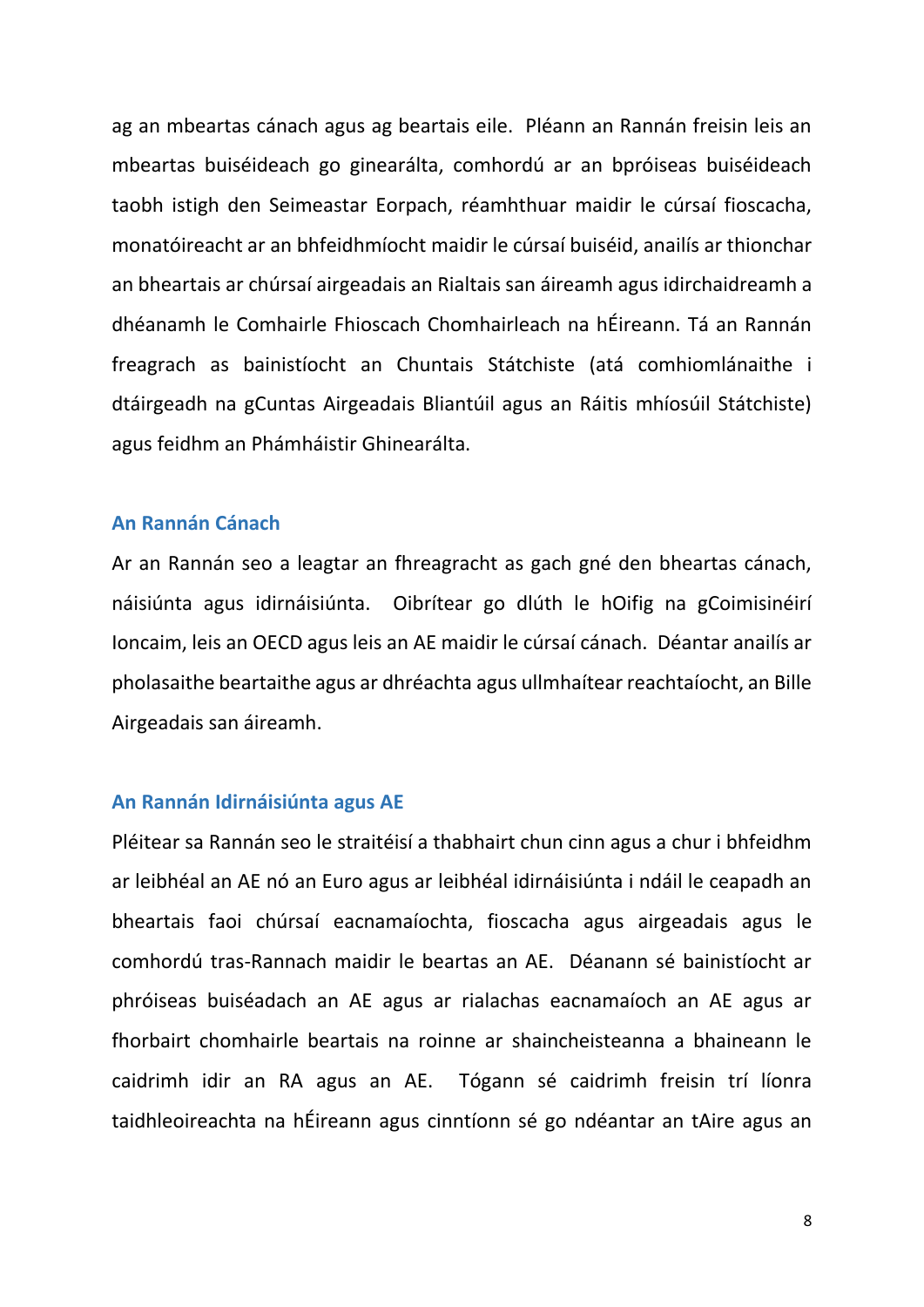Roinn a breithmheas go hiomlán faoi fhorbairtí AE agus idirnáisiúnta. Tacaíonn an Rannán leis an Aire ina ról mar Uachtarán an Ghrúpa Euro.

#### **Gnóthaí Corparáideacha**

Tá Gnóthaí Corparáideacha freagrach as cur i bhfeidhm an chreata Rialachais, an chreata um Pleanáil Ghnó Comhtháite, an creat rialaithe inmheánach maoirseachta do Chomhlachtaí faoin Aegis a fhorbairt agus a chomhordú agus a chomhordú agus a mhonatóireacht ar Rialachas Sonraí agus Bainistíocht Faisnéise. Cuimsíonn an fhreagracht freisin Rúnaí an Bhoird Feidhmiúcháin agus freagracht a bheith air as an Aonad Airgeadais a bhainistíonn gníomhaíochtaí airgeadais inmheánacha agus bainistíochta buiséid na Roinne. Tá an tAonad Bainistíochta Saoráidí freagrach as na hoibríochtaí leanúnacha laethúla chun tacú leis an Roinn trí chóiríocht agus áiseanna a bhainistiú chun cóiríocht shábháilte agus saoráidí leasa a sholáthar agus an Córas Bainistíochta Sábháilteachta a chothabháil. Tá sé freagrach freisin as a chinntiú go ndéantar gach gníomhaíocht faoi chuimsiú an Chórais Bainistíochta Sábháilteachta agus an Ráiteas Sábháilteachta.

#### **Acmhainní Daonna**

Tá Acmhainní Daonna freagrach as straitéis Acmhainní Daonna na Roinne a fhorbairt agus a thabhairt i gcrích agus as réimse leathan seirbhísí AD a chur ar fáil don lucht bainistíochta agus don fhoireann. Tá straitéis AD na Roinne dírithe ar cúig cinn de phríomhghnéithe; struchtúr eagrúcháin, pleanáil maidir leis an lucht saothair agus le leanúnachas, foghlaim agus forbairt eagraíochta, bainistíocht feidhmíochta agus tionscnaimh maidir le fostaithe a spreagadh.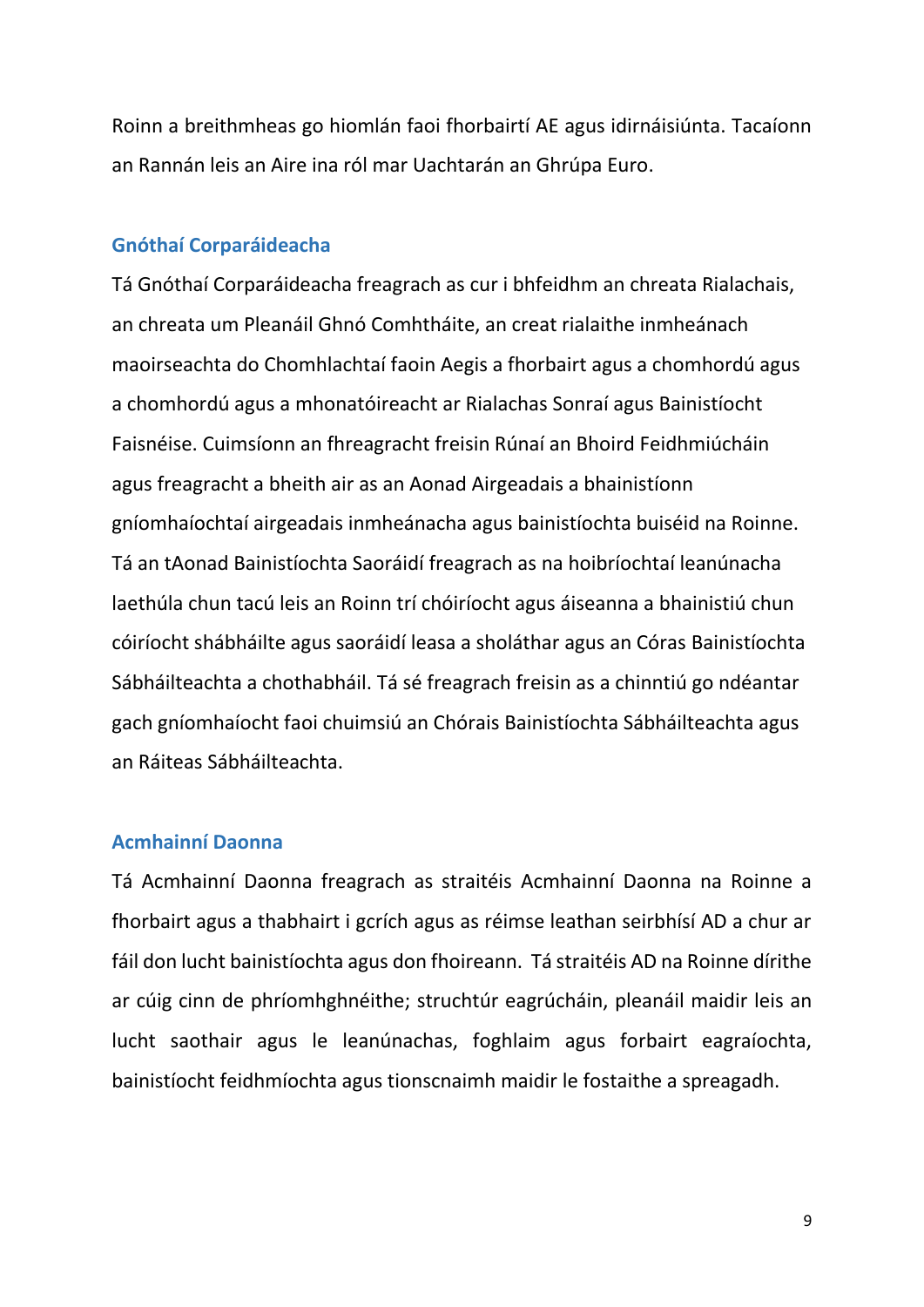#### **An Rannán Baincéireachta**

Pléitear sa Rannán seo le straitéisí maidir le hearnáil na baincéireachta agus na híocaíochta in Éirinn, le polasaithe maidir le creidmheas a chur ar fáil sa chóras eacnamaíochta, rialáil maidir le creidmheas agus le híocaíochtaí, cosaint don tomhaltóir, déileáil le morgáistí anásta agus le deacrachtaí maidir le fiachas pearsanta agus fiachas gnólachtaí beaga agus meánmhéide. Tá an rannán freagrach freisin as polasaithe maidir le cumhacht agus feidhmeanna an Bhainc Ceannais agus straitéisí cistíochta agus infheistíochta faoi bhainistíocht NAMA (m.sh. NewEra nó an ISIF). Tá sé freagrach freisin as bainistíocht a dhéanamh ar scairsheilbh an Aire i gCorparáid Straitéiseach Baincéireachta na hÉireann.

#### **An Rannán Seirbhísí Airgeadais**

Tá an Rannán seo freagrach as beartas agus reachtaíocht intíre agus AE / Idirnáisiúnta a fhorbairt i ndáil le hearnáil na seirbhísí airgeadais, cé is moite den earnáil baincéireachta agus bainistíonn sí trasuí treoracha an AE. Baineann a phríomhfheidhmeanna le hárachas agus pinsin, cistí, margaí airgeadais, beartas frith-sciúrtha airgid agus an Straitéis Idirnáisiúnta um Sheirbhísí Airgeadais.

#### **An Rannán Scairshealbhóireachta agus Comhairle Airgeadais**

Tá an Rannán Scairshealbhóireachta agus Comhairle Airgeadais freagrach as an mbainistíocht i ndáil le hinfheistíocht an Stáit in earnáil na baincéireachta (Banc Aontas Éireann, Banc na hÉireann agus Permanent TSB). Tá an rannán freagrach freisin as an mbainistíocht ar scaireanna an Aire sa Ghníomhaireacht Náisiúnta um Bainistíocht Sócmhainní (NAMA) agus déanann ionadaíocht maidir le leas an Aire i ndáil le maoirseacht ar NAMA i gcomhréir leis an Acht NAMA. Tá de fhreagracht ar an rannán freisin ionadaíocht a dhéanamh maidir le leas an Aire i ndáil le IBRC a leachtú. Cuireann an Rannán comhairle ar an Aire i ndáil le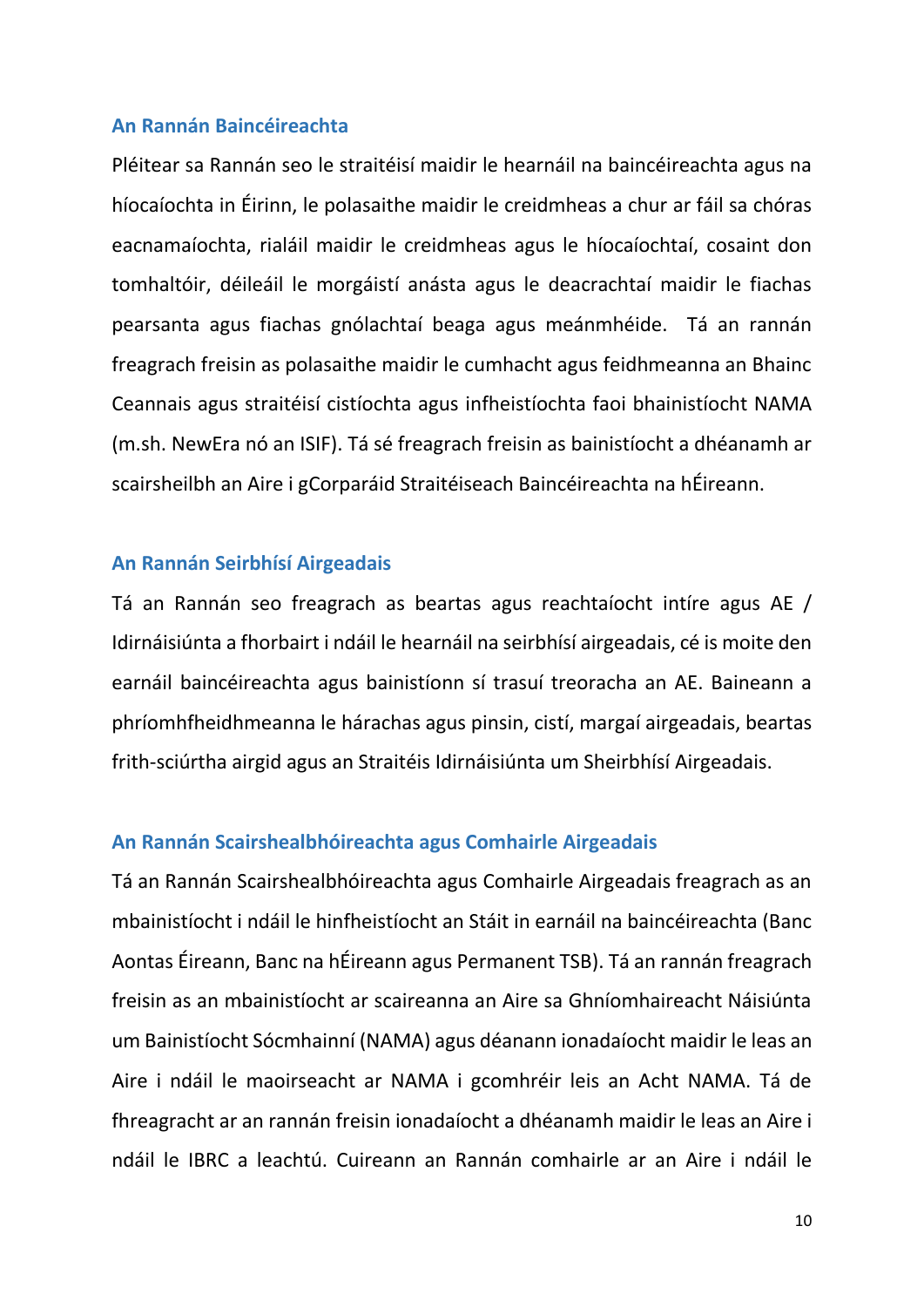hearnáil na gcomhar creidmheasa. Déantar anuas air sin, trí leas a bhaint as an saineolas ar fud an Rannáin, seirbhísí comhairle maidir le cúrsaí airgeadais a chur ar fáil don Roinn go ginearálta de réir mar a éilítear sin.

## **An Rannán Airgeadais Idirnáisiúnta agus Aeráide**

Tá an Rannán seo freagrach as an mbainistíocht maidir le caidreamh na hÉireann le Forais Airgeadais Idirnáisiúnta (IFI) agus as ról na Roinne i ndáil le hathrú aeráide agus le cúrsaí airgeadais agus aeráide. Áirítear ar na forais airgeadais idirnáisiúnta: an Ciste Airgeadaíochta Idirnáisiúnta (IMF), Grúpa an Bhainc Dhomhanda, an Banc Eorpach Infheistíochta (EIB) agus bainc forbartha iltaobhacha eile.

Tá an Rannán freagrach freisin i gcomhréir leis an gcóras rialachais as creat bainistíochta na Roinne i ndáil le hábhar baoil. Déanann an Rannán, nuair is cuí, a theacht i gcomhréir agus i gcomhordú leis an gcóras náisiúnta maidir le measúnacht ar ábhar baoil. Cuireann an brainse comhlíontais dearbhú ar fáil don Bhord Feidhmiúcháin, agus don Ard-Rúnaí i ndeireadh báire, go bhfuil an Roinn ag feidhmiú taobh de réir an chreatchórais dlí agus rialúcháin.

#### **An tAonad Dlí**

Tá an tAonad Dlí freagrach as seirbhísí comhairle dlí a chur ar fáil don Roinn tríd an gCeannasaí Dlí.

#### **Brainse na gCuntas**

Tá an Brainse Cuntais freagrach as próiseáil idirbheart ar Vóta na Roinne agus fosta as cúig cinn de na Vótaí i ngrúpa na Roinne Caiteachais agus Athchóirithe Poiblí (PER).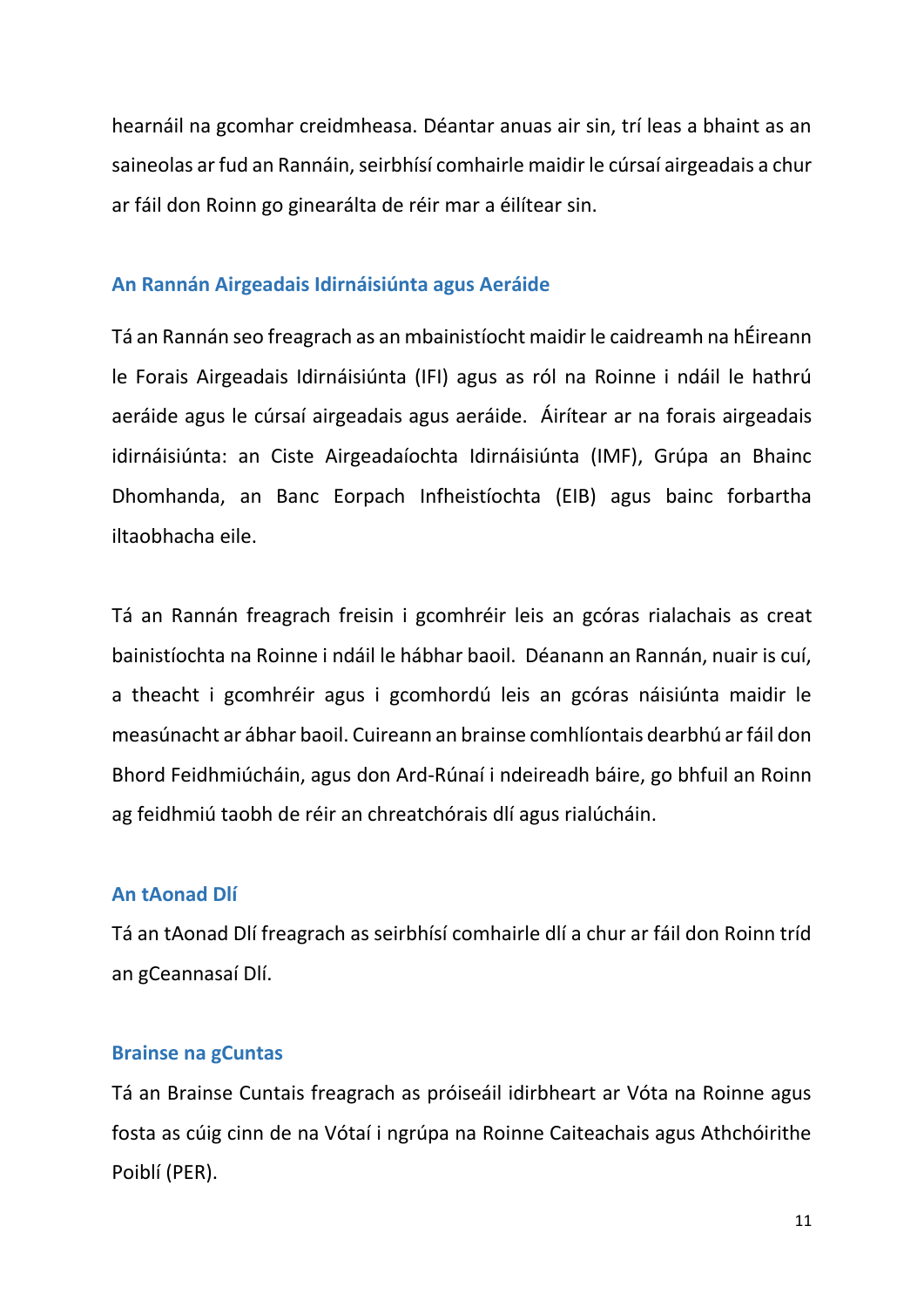#### **2.2 Custaiméirí na Roinne**

Bhí an Rialtas, na hAirí, Dáil Éireann, Ranna eile Rialtais agus Oifigí Rialtais ar na príomhchustaiméirí chomh maith leis an earnáil phoiblí i gcoitinne. Déantar caidreamh rialta freisin, go foirmeálta agus go neamhfhoirmeálta, le forais de chuid an AE agus le forais idirnáisiúnta, le hiriseoirí, le lucht léinn, le lucht eacnamaíochta, le grúpaí stocaireachta agus, cé nach chomh mór céanna é, leis an bpobal.

Tá an Roinn Airgeadais tugtha do sheirbhís phroifisiúnta, éifeachtach, chúirtéiseach a chur ar fáil do na custaiméirí ar fad, le linn seirbhís den chaighdeán is airde a chur ar fáil agus a thabhairt i bhfeidhm i gcomhréir leis an 12 Prionsabal a ghabhann le Seirbhís Ardchaighdeáin don Chustaiméirí. Arna dhéanamh sin dúinn, beifear aireach maidir le riachtanais shonracha agus cúinsí sonracha na gcustaiméirí agus beidh meas ar chearta na gcustaiméirí i ndáil le cúrsaí comhionannais agus faoin reachtaíocht.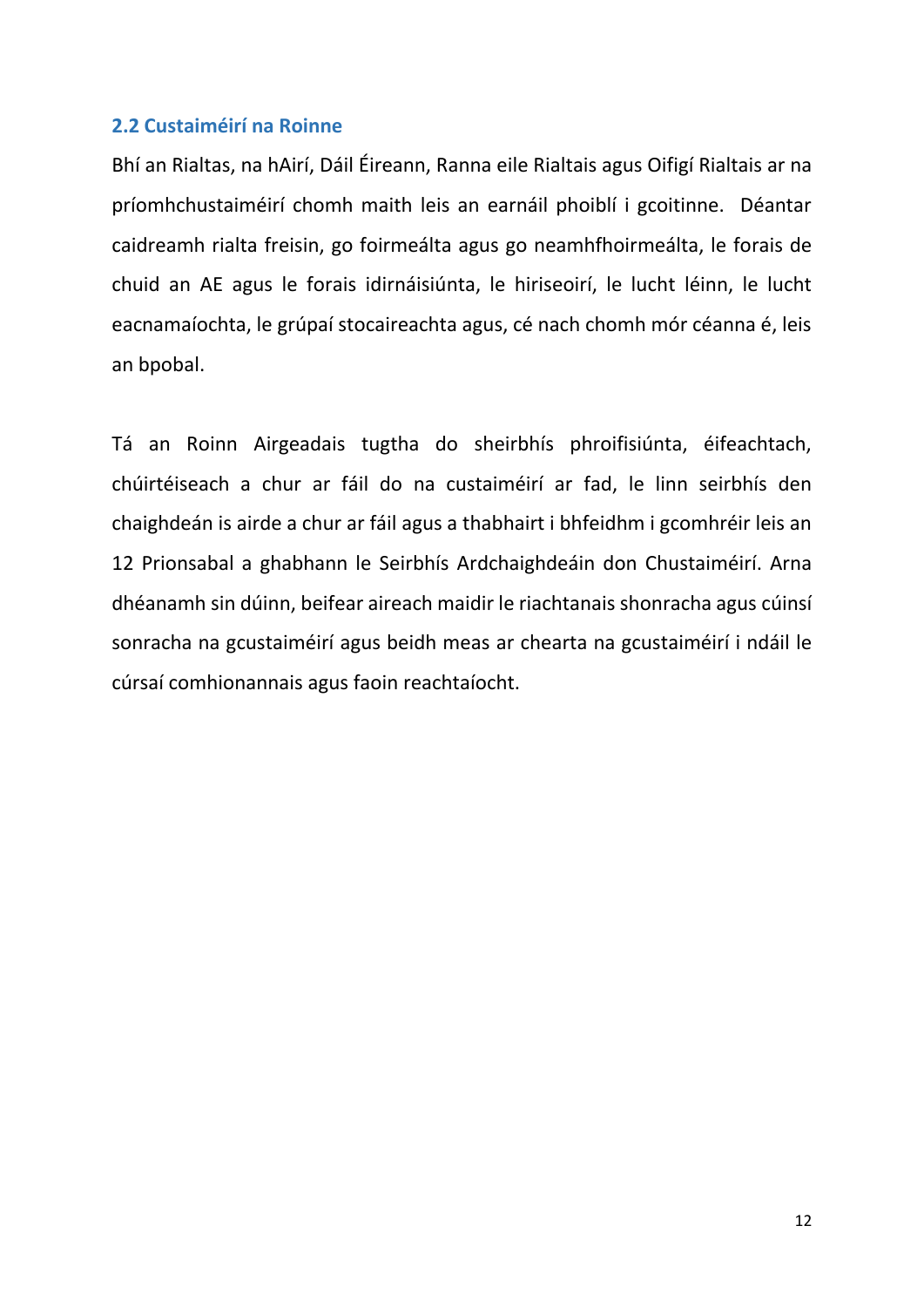# **CAIBIDIL 3: ACHOIMRE MAIDIR LEIS NA SEIRBHÍSÍ GAEILGE AGUS AN FEABHSÚ A BHEARTAÍTEAR I NDÁIL LEIS AN CEATHRÚ SCÉIM 2022-2025**

## **3.1 Achoimre maidir leis na Seirbhísí Gaeilge agus gealltanais breise faoin gCeathrú Scéim**

Tá an Roinn Airgeadais tugtha do sheirbhísí ardchaighdeáin a chur ar fáil i nGaeilge agus/nó go dhátheangach don chustaiméirí. Leagtar amach sa chaibidil seo na bearta a dhéanfaidh an Roinn i rith ré na Scéime seo d'fhonn leibhéal na seirbhísí a chuirtear ar fáil a thabhairt chun cinn agus barr feabhais a chur ar na seirbhísí a shonraítear faoin Tríú Scéim.

# **AN DUL CHUN CINN GO DTÍ GUR THÁINIG DEIREADH LEIS AN TRÍÚ SCÉIM TEANGA 2018 - 2021:**

Anuas ar na coinníollacha faoin reachtaíocht, mar a leagtar síos faoi Acht na dTeangacha Oifigiúla, bhí an Roinn tugtha do chlár lena ndearnadh forbairt ar na gealltanais a leagadh amach faoin Dara Scéim Teanga.

## **3.2 Sonraí faoi Sheirbhísí a chuirtear ar fáil i mBéarla amháin, nó go dhátheangach**

Tugtar achoimre i gcaibidil 2 maidir le príomhchustaiméirí agus príomhgheallsealbhóirí na Roinne. Mar gheall ar chineál an róil agus na bhfeidhmeanna a leagtar ar an Roinn, ní gnáthrud caidreamh go minic le daoine den phobal ná seirbhísí a chur ar fáil dóibh ar bhonn aonair. Dá réir sin, is trí Bhéarla den chuid is mó a chuireann an Roinn na príomhsheirbhísí ar fáil. Leanfar ina dhiaidh sin féin de shocruithe a dhéanamh i rith ré na Scéime seo ionas go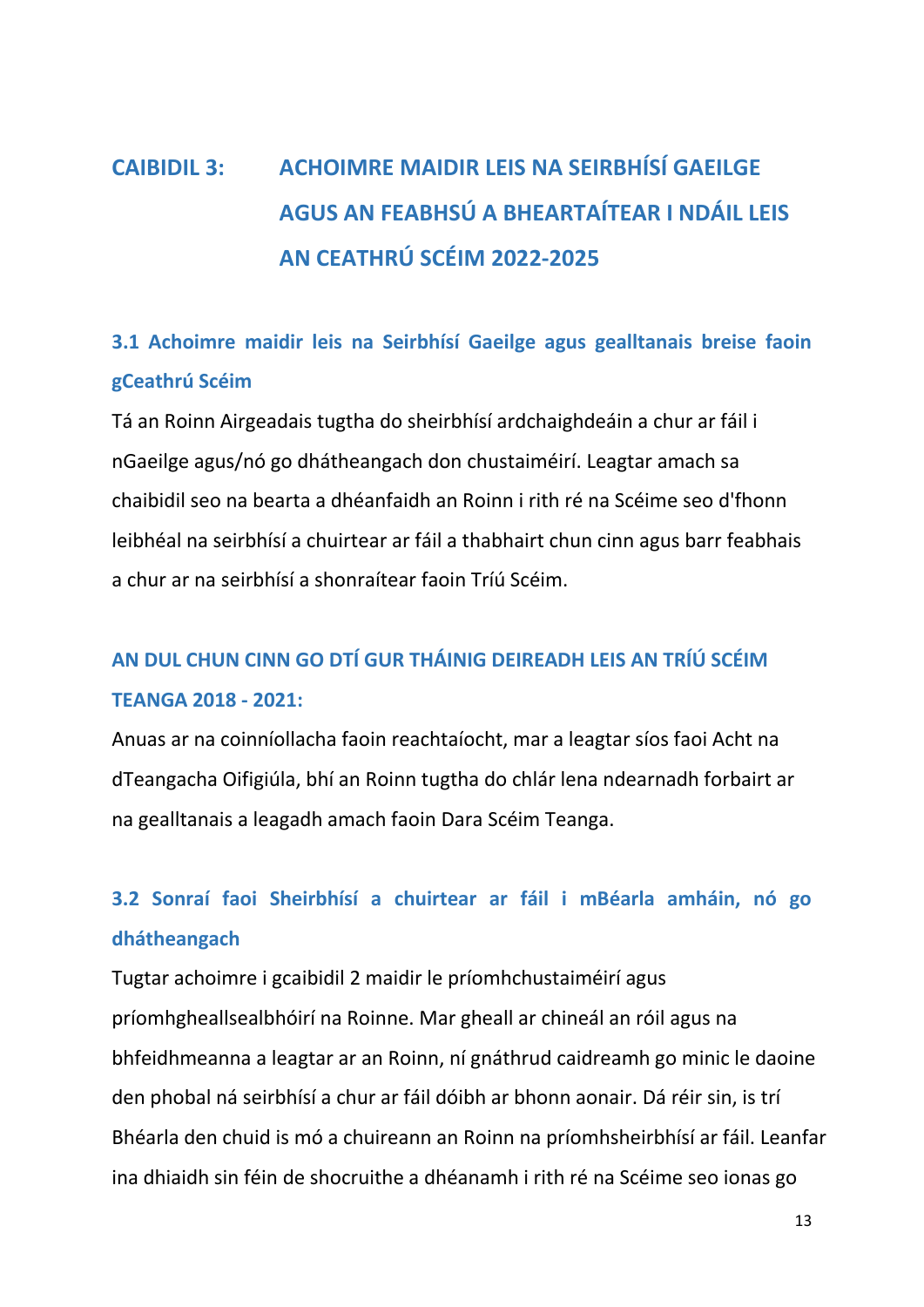gcinntítear go mbíonn an deis seirbhísí a chur ar fáil trí Ghaeilge do dhaoine den phobal ar bun i gcónaí. Ina theannta sin, féachfaidh an Roinn le leibhéal na Gaeilge a mhéadú agus a normalú laistigh dá gníomhaíochtaí ó lá go lá.

## **3.3 Modhanna Cumarsáide leis an bPobal/Eolas don Phobal**

#### **3.3.1 Comhfhreagras**

I gcomhréir le halt 9 (2) an Achta, leanfar de fhreagra a chur ar an gcomhfhreagras scríofa go léir (litreacha agus teachtaireachtaí ríomhphoist) sa teanga chéanna ar a fuarthas é. Déanfaidh an Roinn iarracht freisin lena comhfhreagras a chur i nGaeilge ón chéad teagmháil le daoine ar eol gur comhfhreagras trí Ghaeilge is rogha leo. Tabharfar treoir don lucht foirne tuairisc a choimeád ar eagraíochtaí den sórt sin ionas go bhféadtar maith a dhéanamh den ghealltanas seo. Coinneoidh an Roinn tuairisc logála den chomhfhreagras ar fad a thagann isteach i nGaeilge ionas go ndéantar monatóireacht ar an éileamh ina leith agus go gcoinnítear tuairisc, mar a leagtar amach thuas, ar eagraíochtaí arb é an comhfhreagras i nGaeilge is rogha leo.

Leanfar de theachtaireachtaí caighdeánacha ar chóras ríomhphoist na Roinne, mar shampla séanadh dliteanais, a chur i mBéarla agus i nGaeilge mar chuid de ghnáthshíniúchán caighdeánaithe na Roinne ar an ríomhphost. Nuair is féidir agus i gcás inarb iomchuí, beidh beannacht agus síniú i nGaeilge ag tús agus ag deireadh an chomhfhreagais oifigeach, lena n-airítear i gcásanna nuair atá an príomhthéacs i mBéarla.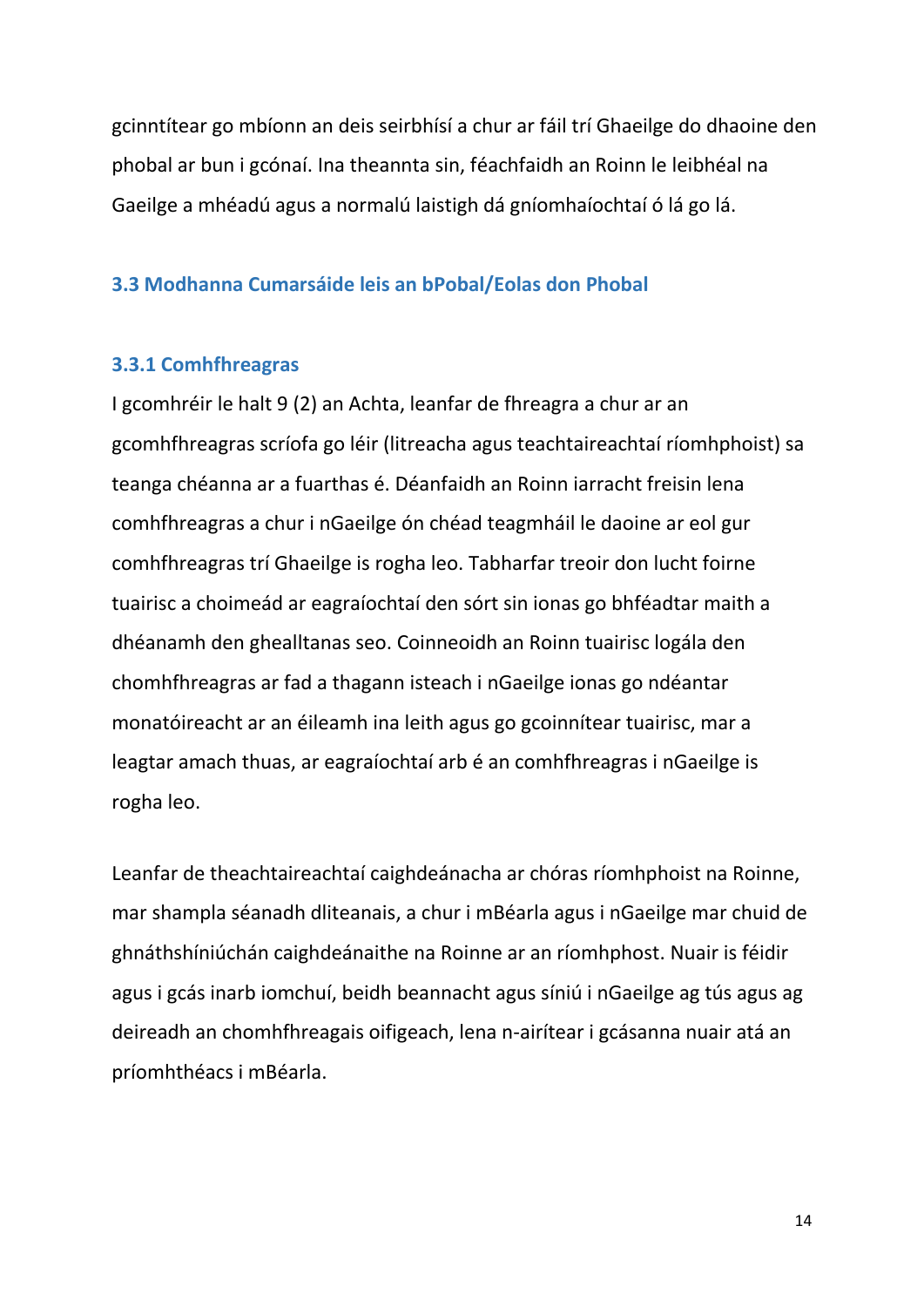## **3.3.2 Fógraí Béil/ Cumarsáid Teileafóin leis an bpobal**

Is é aidhm na Roinne a áirithiú go mbíonn oifigeach de chuid na Roinne ar fáil chun seirbhís dá shórt a chur ar fáil sa chás gur mian le duine den phobal gnó a dhéanamh trí Ghaeilge ar an teileafón.

I gcomhréir leis na prionsabail maidir le seirbhís ardchaighdeáin do chustaiméirí, leanfaidh an Roinn ag áirithiú go ndéanann oibritheoirí an chórais teileafóin agus fáilteoirí, na daoine lena mbíonn an chéad teagmháil leis an an bpobal:

- ainm na Roinne a rá i mBéarla agus i nGaeilge
- staidéar ar bheannachtaí bunúsacha na Gaeilge
- agus go gcuirfidh siad daoine den phobal i dteagmháil gan mhoill le duine i gcibé oifig nó oifigeach atá freagrach as an tseirbhís a iarrtar a chur ar fáil trí Ghaeilge.

Cuirfidh an tAonad Comhlíontais samplaí de theachtaireachtaí Gaeilge i ndáil le bheith 'as láthair ón oifig' nó 'glórphoist' ar fáil don fhoireann agus spreagfar é seo an fhoireann le teachtaireachtaí mar seo i nGaeilge agus i mBéarla a shocrú don am a mbíonn siad as láthair

Beidh na fógraí taifeadta béil seo a leanas i nGaeilge nó dhátheangach i gcomhréir leis an Acht:

- fógraí taifeadta teileafóin na Roinne taobh amuigh d'uaireanta oifige
- fógraí taifeadta béil a chraoltar trí chóras freagartha teachtaireachtaí nó trí chóras freagartha teileafóin.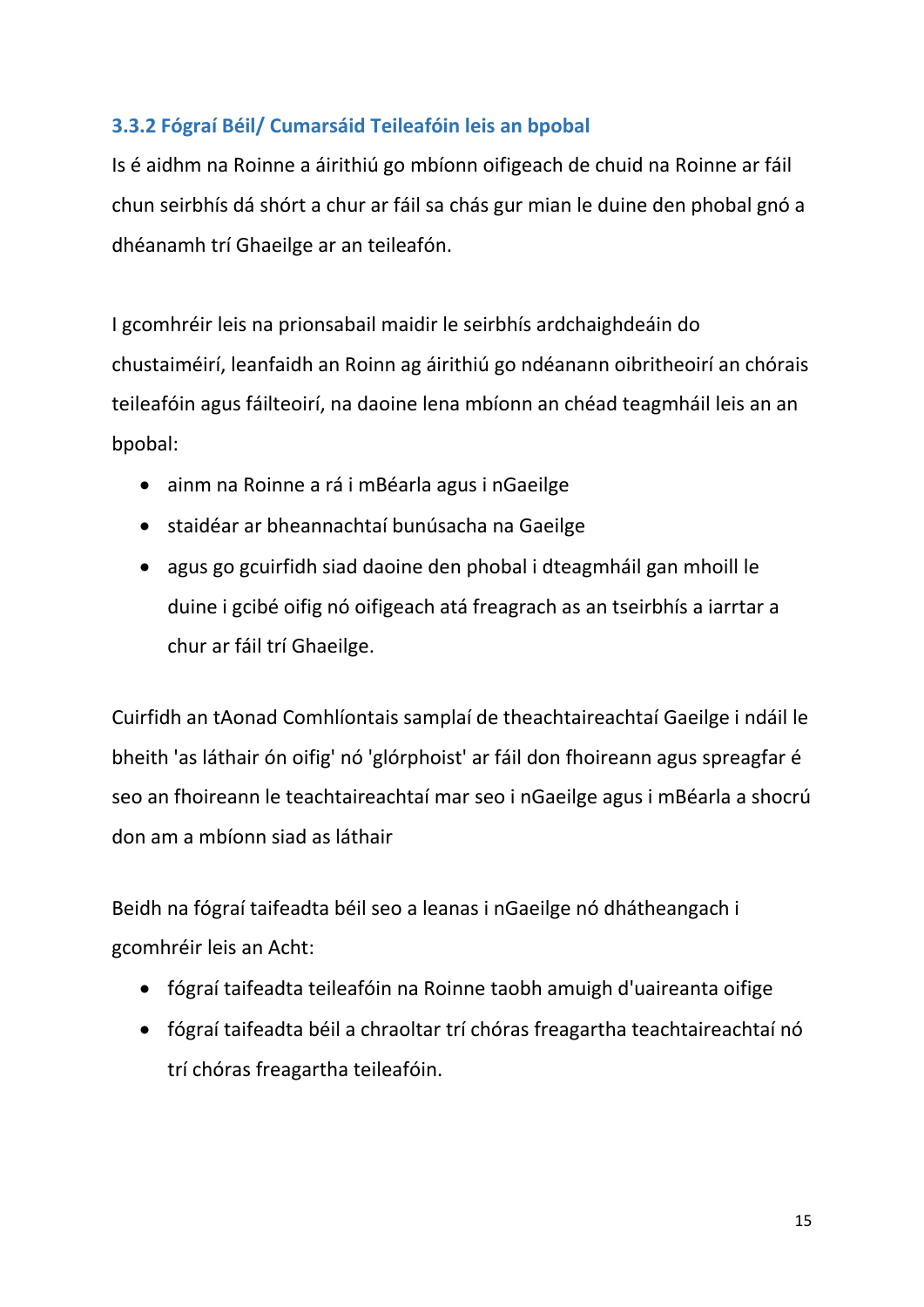## **3.3.3 Óráidí**

Leanfar d'óráidí nó de ráitis a thugann an tAire, san Oireachtas nó in áiteanna eile, chomh maith le hóráidí a thugann oifigigh sinsearacha, a chur ar fáil sa teanga ina dtugtar iad. Áireofar leis sin óráidí a tugadh i nGaeilge.

## **3.3.4 Cruinnithe Poiblí**

Mar gheall ar an gcineál oibre atá de phríomhchúram ar an Roinn agus an réimse leathan geallshealbhóirí, lena n-airítear eintitis idirnáisiúnta, is i mBéarla a bhíonn formhór na gcruinnithe. Mar a chéile leis an Tríú Scéim Teanga, beifear de pholasaí ag an Roinn, nuair is cuí agus nuair a bhíonn a dhóthain fógra tugtha di, baill foirne atá inniúil ar an nGaeilge a chur ar fáil ag cruinnithe le heagraíochtaí Gaeilge agus eile.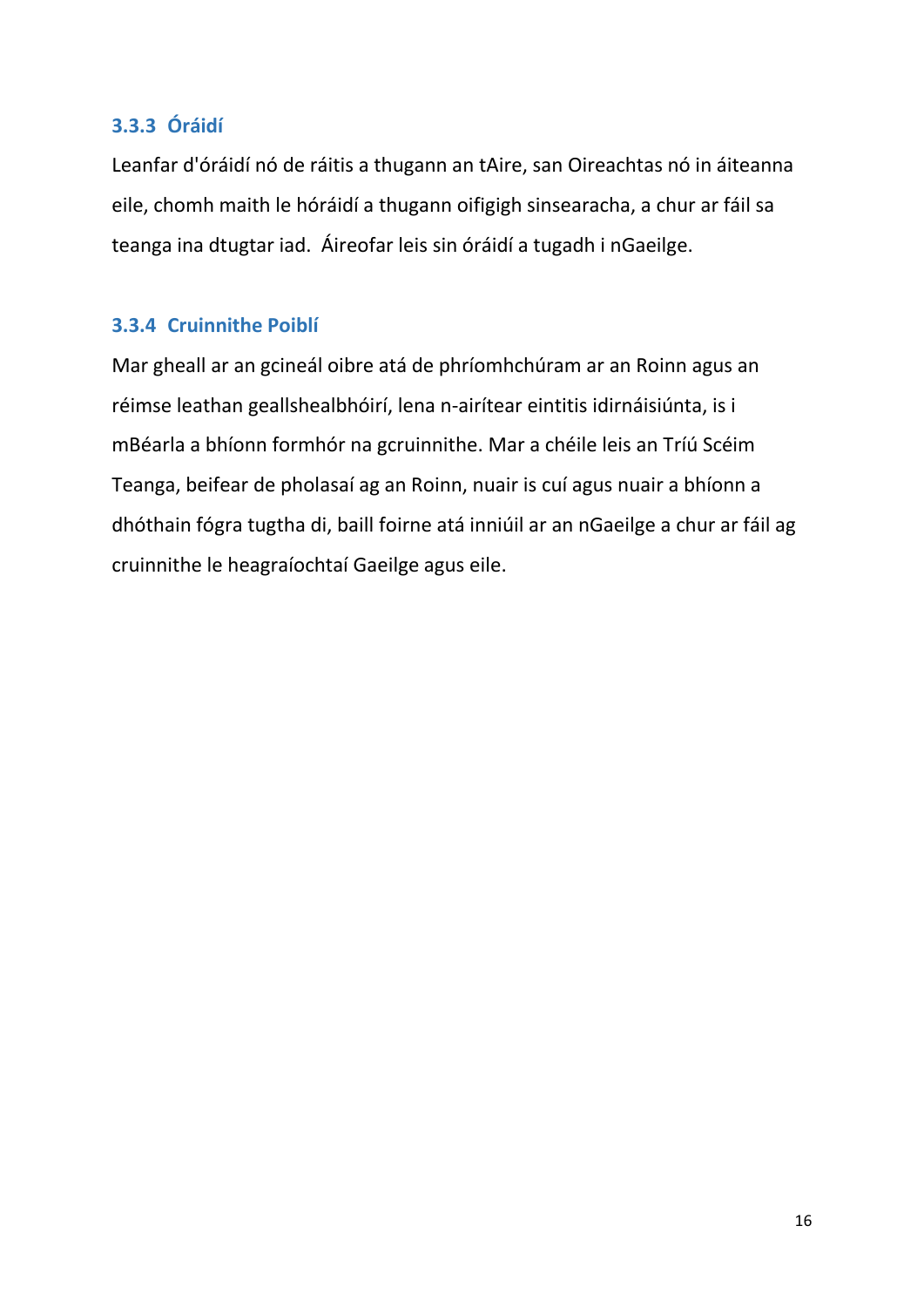## **3.3.5 Cumarsáid Inmheánach**

- déanfar fógraí taifeadta beil a chraoltar taobh istigh den Roinn ar chóras fógartha poiblí, lena n-airítear fógraí in ardaitheoirí, a chraoladh sa dá theanga
- leanfaidh an tAonad Bainistithe Saoráidí ag áirithiú go mbíonn gach fógra poiblí i bhfoirgnimh na Roinne a bhfuil téacs ag gabháil leo i mBéarla agus i nGaeilge
- bainfear leas as '*This Week in Finance*', nuachtlitir na Roinne, chun aon eolas maidir leis an nGaeilge a chur ar fáil don fhoireann; lena n-airítear imeachtaí a bhaineann leis an teanga, agus foilseofar ailt nó sleachta i nGaeilge le linn na bliana
- bainfear leas as suíomh inlín na Roinne chun eolas faoin Scéim seo agus faoi chúrsaí Gaeilge laistigh den Roinn a chur ar fáil don fhoireann mar thacar le hacmhainní eile maidir leis an réimse seo i gcoitinne
- i gcomhréir le forálacha éigeantacha an Achta, leanfar de na ceannteidil a chur sa dá theanga nó i nGaeilge amháin ar stáiseanóireacht oifigiúil uile na Roinne, lena n-áirítear páipéar, bileoga dea-mhéine, clúdaigh litreach agus clúdaigh chomhaid
- de réir mar a chuirtear suaitheantais ainmneacha agus cártaí aitheantais nua ar fáil don lucht foirne, foilseofar ainm na Roinne i nGaeilge agus i mBéarla orthu.

## **3.3.6 Cumarsáidí na Meán**

Déanfaidh Preasoifig na Roinne:

 cur le líon na bpreaseisiúintí le linn ré feidhme na Scéime ó 35%, faoi réir ghealltanas a tugadh faoin Tríú Scéim Teanga, go dtí 40% faoi dheireadh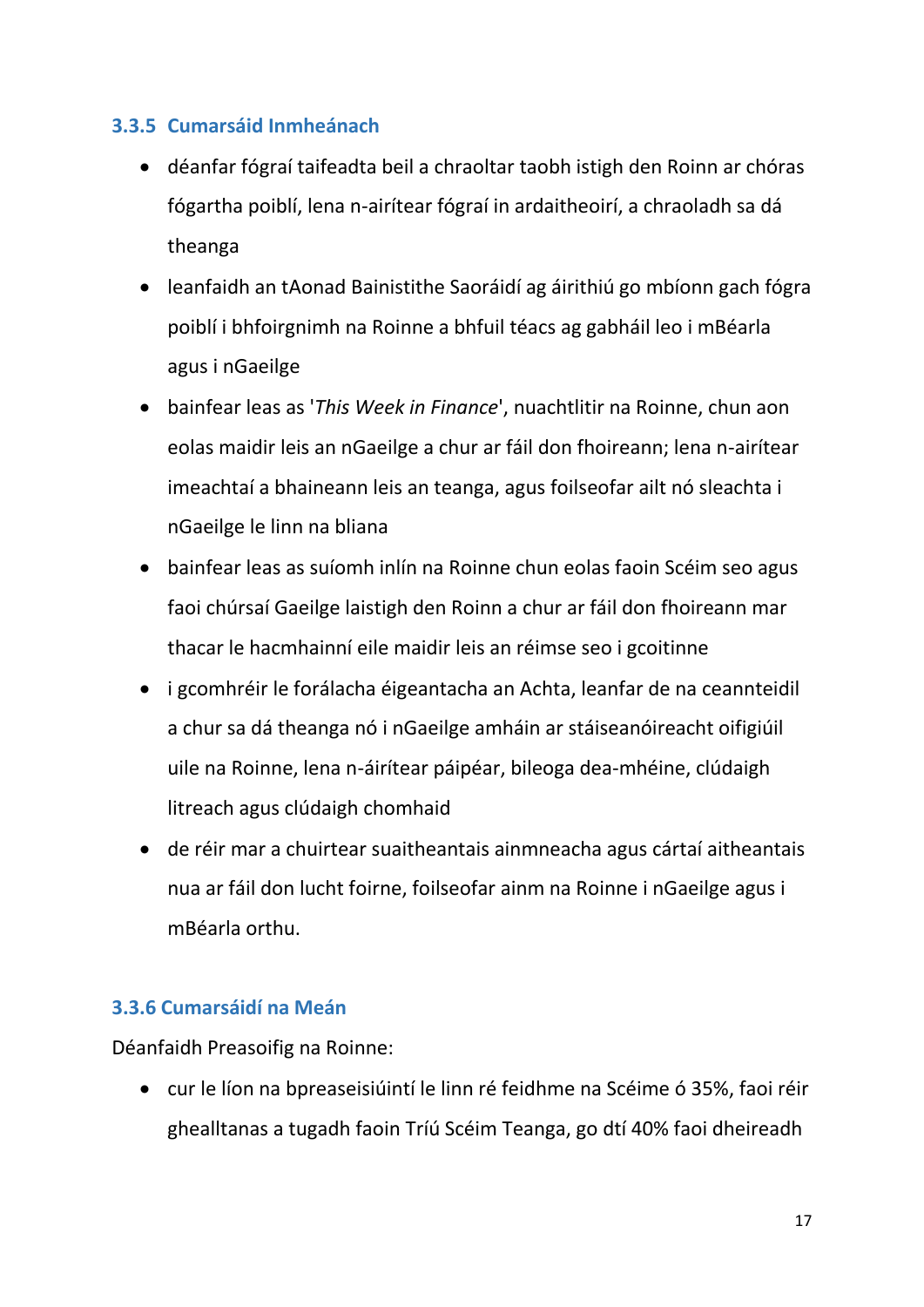ré na Scéime seo (braitear ar sheirbhísí aistriúcháin a bheith ar fáil go pras)

- iarracht láithreacht na Gaeilge a neartú ar na hardáin meán sóisialta, lena n-áirítear ardú ar líon na 'tvuíteanna' i nGaeilge agus méadú ar an ábhar Gaeilge atá ar fáil ar an leathanach LinkedIn
- Tús agus deireadh a chur le preaseisiúintí i nGaeilge, i gcás inár féidir agus inarb iomchuí, fiú i gcásanna nuair atá an príomhthéacs i mBéarla
- deiseanna a thabhairt do lucht foirne na Preasoifige freastal ar chúrsaí Gaeilge le linn uaireanta oifige
- a chinntiú go dtugtar tús áite do phreaseisiúintí i nGaeilge maidir le cúrsaí Gaeilge nó Gaeltachta
- acmhainní cuí Gaeilge, mar shampla foclóirí, leabhair nathanna cainte agus acmhainní ar líne, a sholáthar
- a chinntiú gur i nGaeilge a fhreagraítear ceisteanna a fuarthas i nGaeilge ó dhaoine den phobal, ó iriseoirí agus ó ionadaithe poiblí.

## **3.3.7 Cuirí Oifigiúla**

Leanfaidh an Roinn ag áirithiú go mbíonn na cuirí a eisítear maidir le himeachtaí cuí arna n-óstáil ag an Aire Airgeadais agus ag an Aire Stáit sa dá theanga oifigiúil.

## **3.3.8 Seirbhísí i gCeantair Ghaeltachta**

Leanfaidh an Roinn de sheirbhísí a chur ar fáil i nGaeilge do dhaoine den phobal i gceantair Ghaeltachta de réir mar a bhíonn gá leis sin.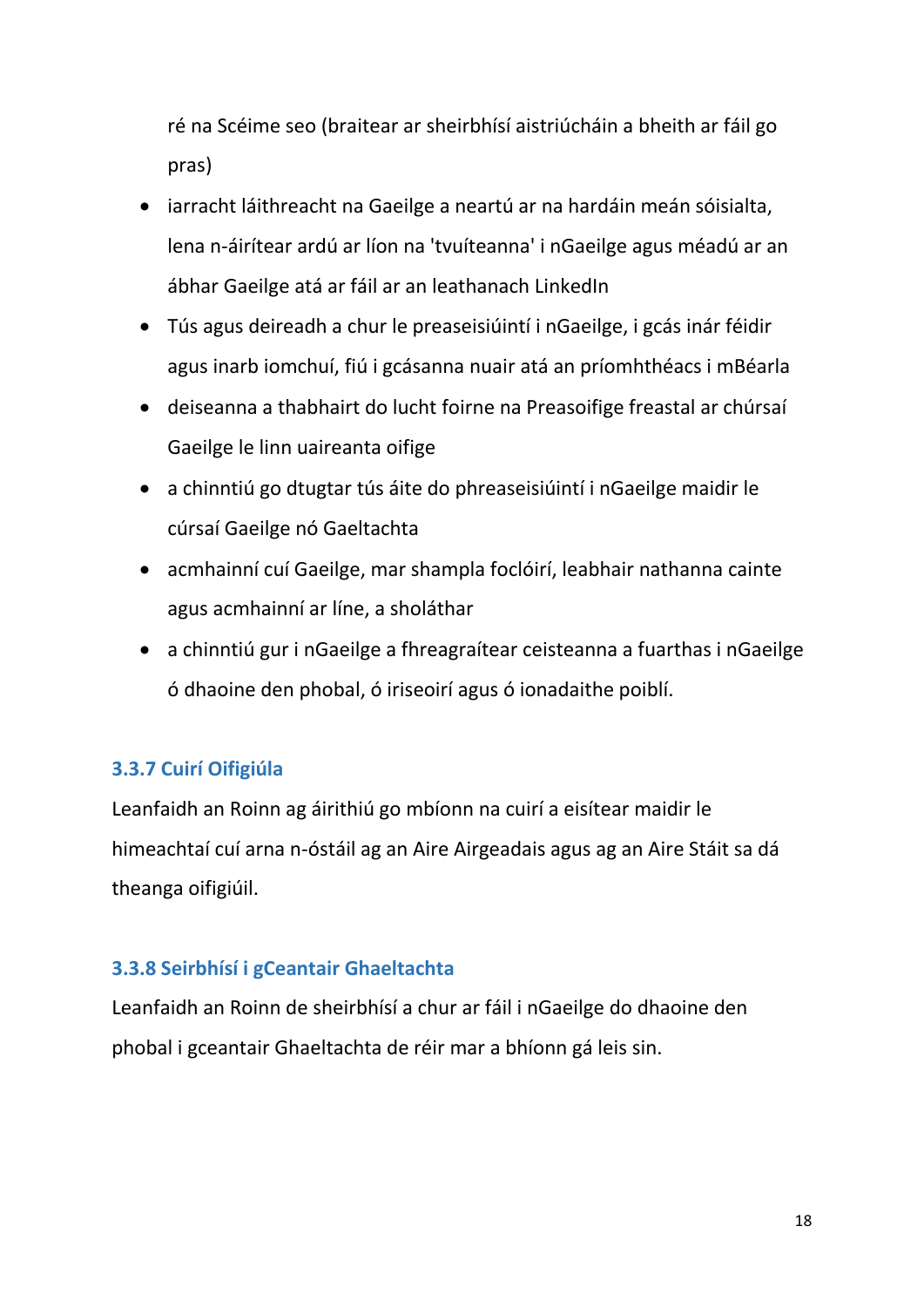## **3.3.9 Logainmneacha na gCeantar Gaeltachta**

Leanfaidh an Roinn de na logainmneacha oifigiúla na gCeantar Gaeltachta, faoi mar a dhearbhaíonn an tAire Turasóireachta, Cultúir, Ealaíon, Gaeltachta, Spóirt agus Meán, a úsáid.

## **3.3.10 Suíomh Gréasáin na Roinne agus Córais Ríomhaireachta**

Aistríodh suíomh gréasáin oifigiúil na Roinne (http://www.gov.ie/finance) chuig suíomh gréasáin chomhdhlúite an rialtais gov.ie ó 2019 ar aghaidh. Is é gov.ie suíomh amháin inar tugadh suíomhanna Ranna Rialtais na hÉireann i gceann a chéile. De bharr feidhmiúlacht ghinearálta an tsuímh seo, is féidir na fotheidil agus na roghchláir ar fad a úsáid i nGaeilge agus léirítear an t-ábhar seasta ar fad sa teanga a roghnaítear.

- leanfaidh an Roinn ag áirithiú go mbíonn na leathanaigh ghréasáin ar fad taobh istigh de phríomhchóras an láithreáin ar fáil sa dá theanga
- féachfaidh an Roinn le cur go leanúnach leis an méid ábhair a bhíonn ar fáil i nGaeilge ar an tsuíomh gréasáin i rith ré na Scéime seo, de réir mar atá na hacmhainni aici chuige sin. Áirítear leis sin ábhar buanseasmhach breise na Roinne agus polasaithe cuí a aistriú agus a ionchorprú de réir mar a chuthaítear é
- Spreagfar na Rannáin chun scrúdú a dhéanamh ar an ábhar ar líne atá acu d'fhonn cur leis an méid ábhair a bhíonn ar fáil i nGaeilge, lena náirítear foilseacháin
- leanfar d'fheidhm cuardaigh shuíomh gréasáin na Roinne a bheith inchuardaithe trí Ghaeilge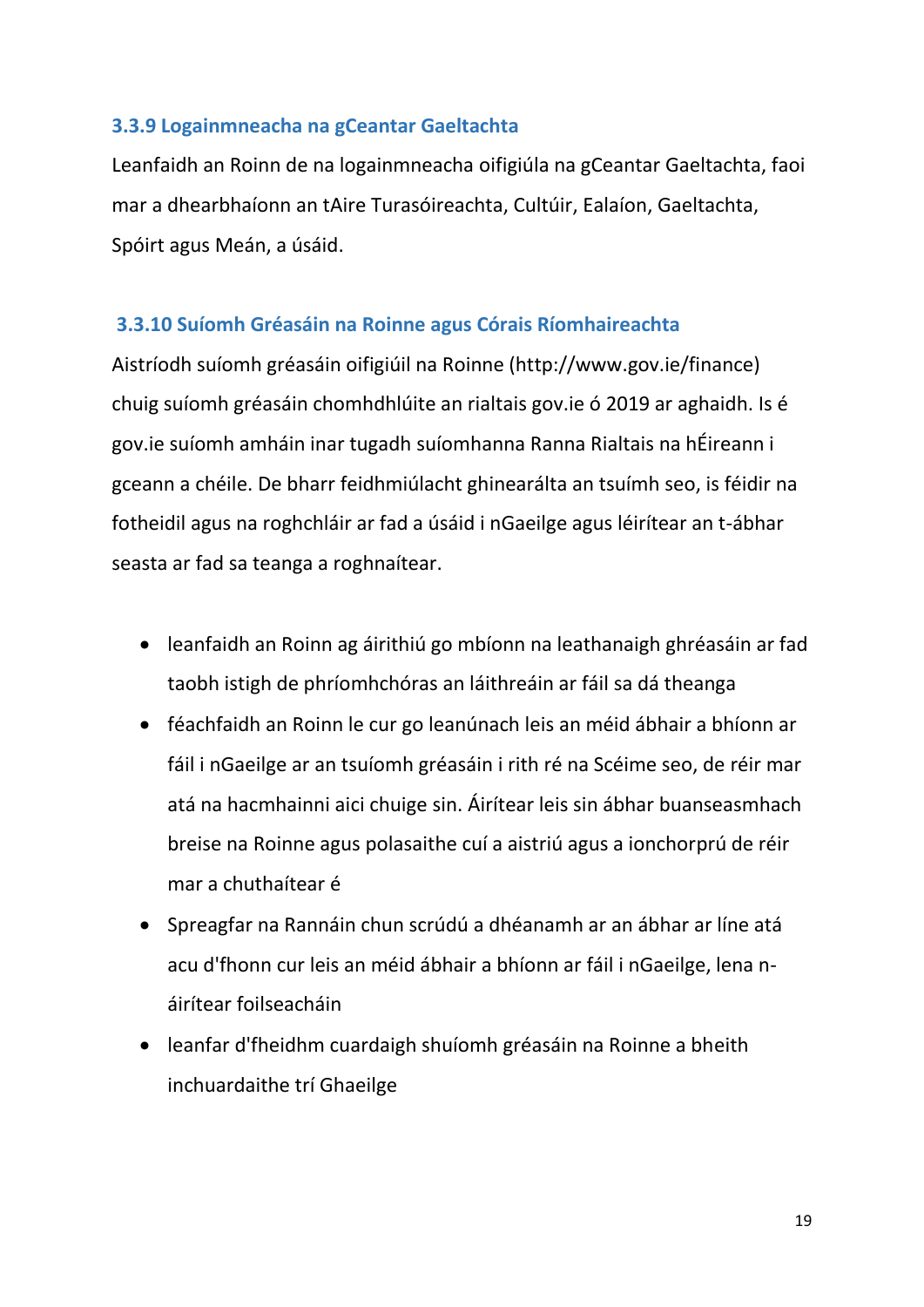- Foilseoidh Rannáin chuí de chuid na Roinne ábhar agus eolas i nGaeilge ar an láithreán inlín SharePoint agus beidh rannán de sin tiomnaithe don Ghaeilge agus don Scéim Teanga
- Nuair is féidir, beidh nascleanúint trí Ghaeilge indéanta mar gheall ar aon fhorbairt nua ar chúrsaí TFC, forfheabhsú córais san áireamh
- leanfaidh an Roinn ag áirithiú go mbíonn gach forbairt maidir le cúrsaí TFC i gcomhréir leis na dualgais reachtúla faoin Scéim Teanga.

## **3.3.11 Foilseacháin**

Cuireann an Roinn réimse foilseachán ar fáil maidir le réimsí éagsúla beartais na Roinne.

Foilsítear doiciméid ríthábhachtacha áirithe i nGaeilge agus i mBéarla i gcomhréir le forálacha alt 10 an Achta, iad seo a leanas ina measc:

- an tAthbhreithniú Bliantúil
- Bileog an Bhuiséid agus Achoimre ar phríomhbhearta cánachais an Bhuiséid
- Páipéar Bán maidir le meastacháin i ndáil le Fáltais agus Caiteachas
- Straitéis Chaiteachais na hÉireann
- An Scéim Teanga
- Na Cuntais Airgeadais
- An Ráiteas Straitéise
- cáipéisí ina leagtar amach moltaí an bheartais phoiblí
- doiciméid áirithe a bhfuil mórthábhacht phoiblí ag baint leo.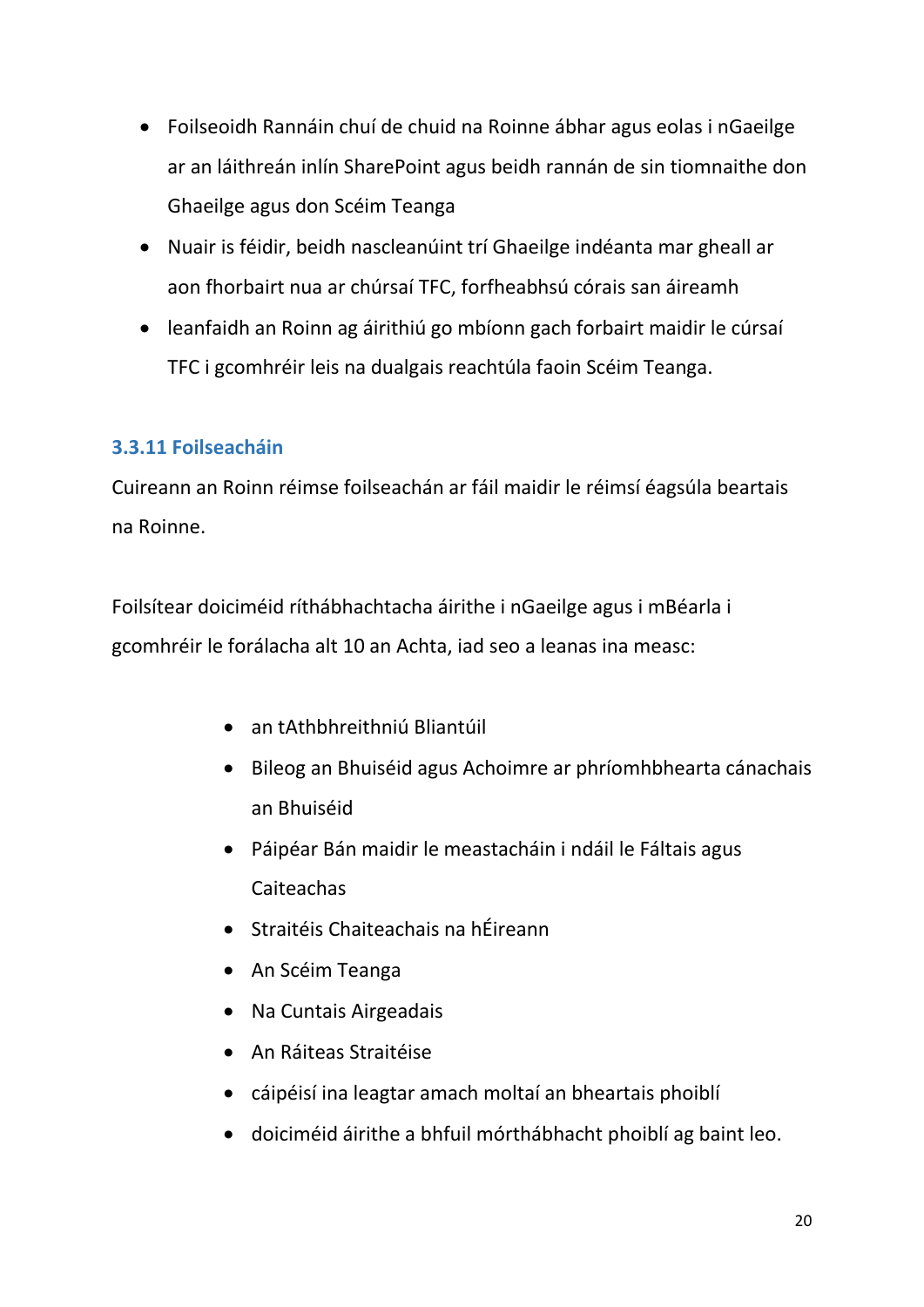Anuas air sin, foilsítear in Oifig an Ard-Reachtaire Cuntas agus Ciste cuntais leithreasa na Roinne sa dá theanga.

Déanfaidh an Roinn iarracht cur le líon na gcáipéisí oifigiúla agus leis an eolas oifigiúil a fhoilsítear sa dá theanga agus laistigh de chlúdach amháin (más foilseachán crua nó foilseachán leictreonaice) nuair is féidir – go háirithe cáipéisí is ábhar spéise don phobal i gcoitinne.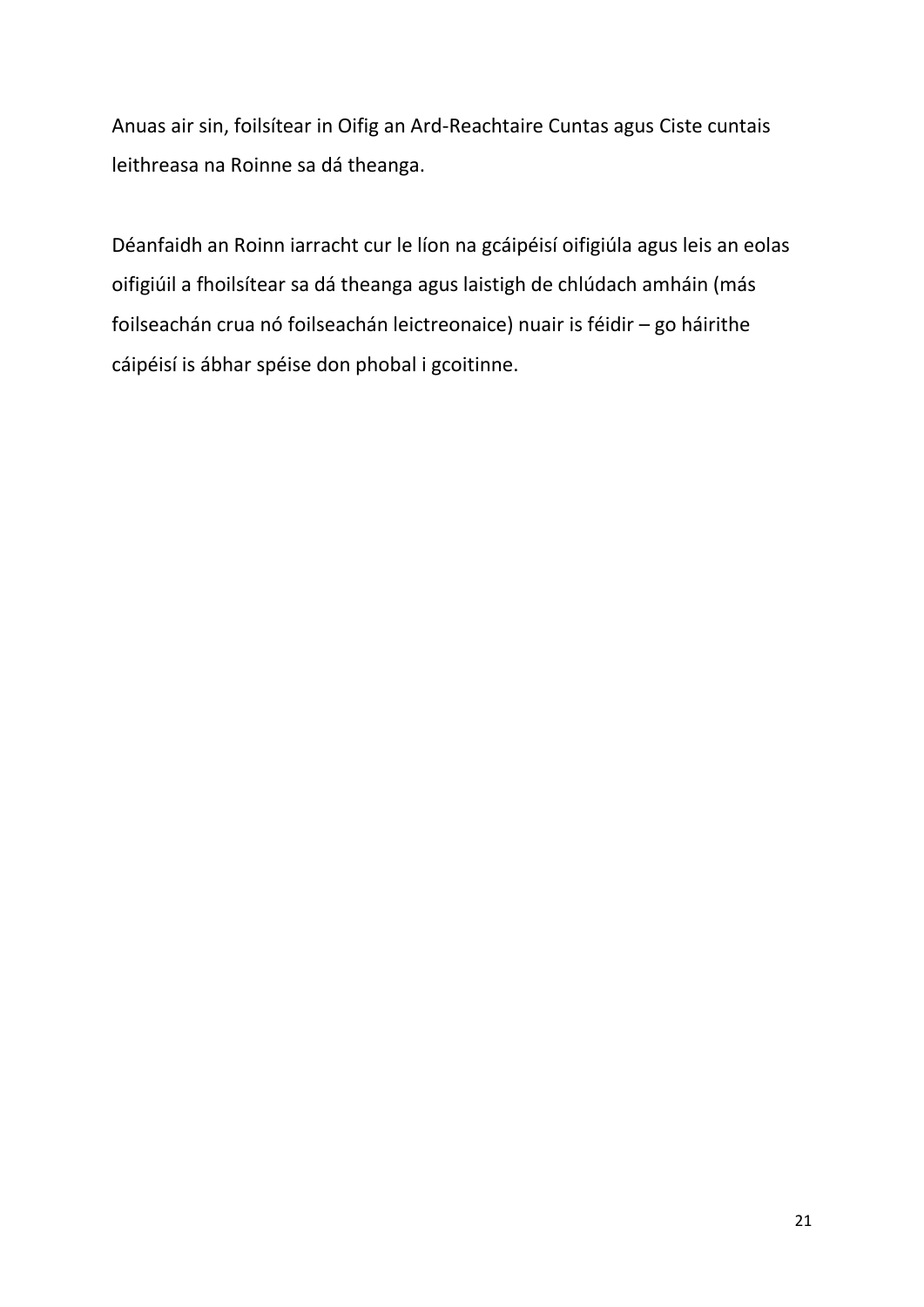## **CAIBIDIL 4: AN CUMAS TEANGA A NEARTÚ**

Tá lucht na Roinne tiomanta feasta a áirithiú go mbíonn a dhóthain acmhainní teanga ar fáil sa Roinn chun seirbhís ar an leibhéal is gá a chur ar fáil i nGaeilge. Cuirfidh an tAonad Foghlama agus Forbartha sa Rannóg Acmhainní Daonna an deis ar fáil do bhaill den fhoireann a gcuid inniúlachta ar an nGaeilge a thabhairt chun cinn chomh maith le hacmhainní leordhóthaineacha teanga a chur ar fáil agus oiliúint faoi leith de réir mar is cuí.

## **4.1 Acmhainní Daonna**

D'fhonn leibhéal na Gaeilge atá sa Roinn a mheas agus eolas a chur ar fáil faoi bhaill foirne a chuirfeadh seirbhísí Gaeilge a fáil, déanfaidh an tAonad Foghlama agus Forbartha sa Rannán Acmhainní Daonna:

- fáil amach cad é leibhéal na Gaeilge atá ag fostaithe nua na Roinne
- iniúchadh bliantúil maidir leis an nGaeilge sa Roinn, lena n-áirítear measúnacht ar leibhéal na Gaeilge scríofa agus na Gaeilge labhartha ag gach duine den fhoireann
- suirbhé gach bliain maidir leis na baill foirne atá ar fáil chun labhairt i nGaeilge le daoine den phobal agus a thairgíonn dá ndeoin féin seirbhís den sórt sin a chur ar fáil de réir mar a bhíonn gá leis
- ainmneacha na n-oifigeach atá Gaeilge ar a gcumas a fhoilsiú ar inlíon na Roinne chomh maith leis an leibhéal atá acu Gaeilge a labhairt agus a scríobh
- Seachtain na Gaeilge agus imeachtaí eile Gaeilge a chur chun cinn sa Roinn, seisiúin eolais agus cur i láthair a dhéantar i nGaeilge san áireamh
- dul i mbun plé leis an Aonad Comhlíontais agus eolas ábhartha a chur ar fáil mar chuid den chóras monatóireachta agus athbhreithnithe i ndáil leis an Scéim.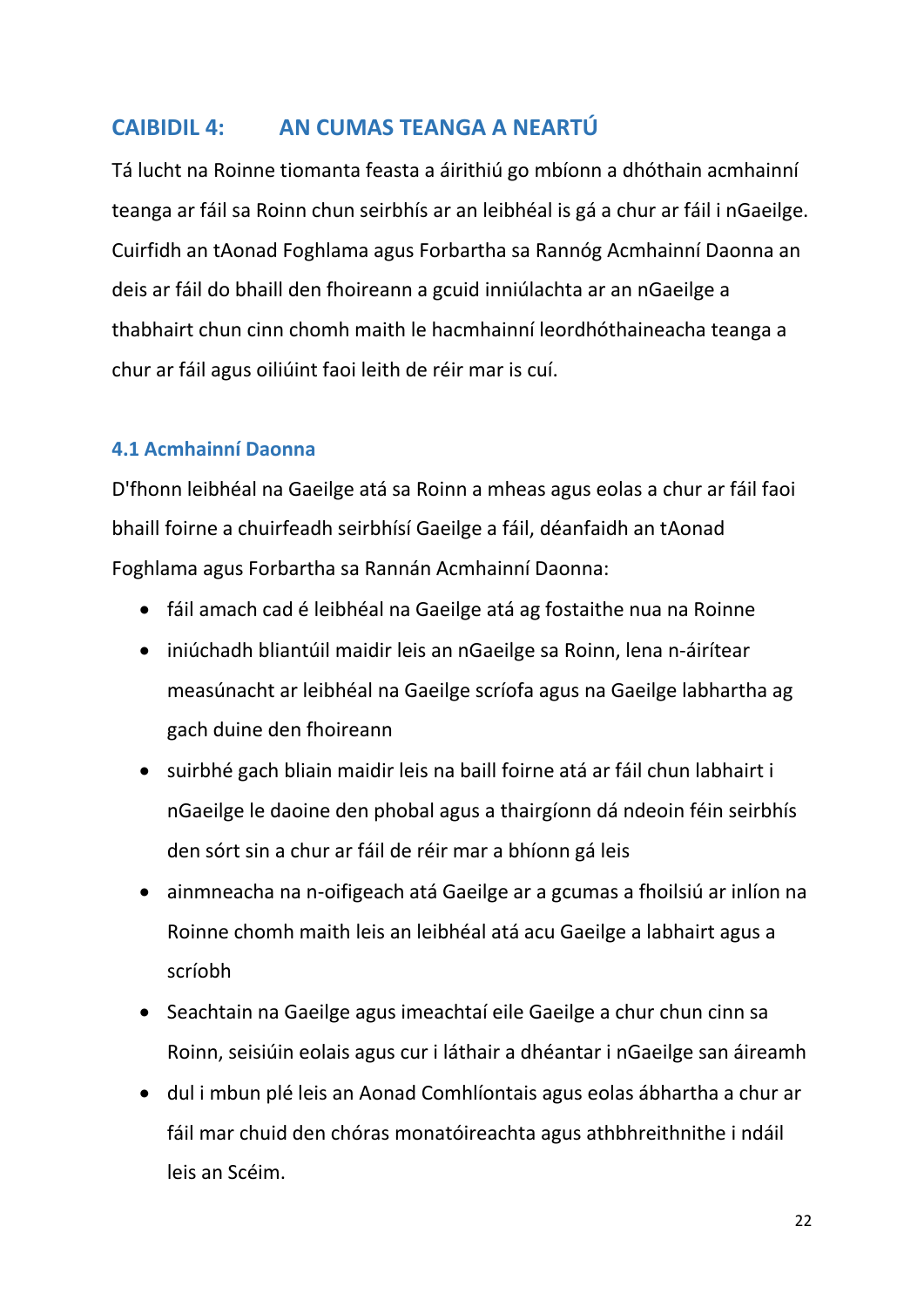## **4.2 Oiliúint agus Forbairt**

I ndáil le dúthracht na Roinne maidir le hhoiliúint agus forbairt chuí a chur ar fáil don uile dhuine den fhoireann, déanfar:

- leanúint den tiomantas maidir le deiseanna a chur ar fáil don fhoireann freastal ar chúrsaí oiliúna creidiúnaithe Gaeilge, de réir mar a bhíonn acmhainní ar fáil chuige sin, na deiseanna oiliúna san áireamh a chuirtear ar fáil go díreach chun na Roinne
- breisoideachas de gach sórt sa Ghaeilge a chur chun cinn trí Scéim na Roinne maidir le hAisíoc Táillí, lena n-áiríear socruithe maidir le baill foirne freastal ar chúrsaí oiliúna le linn uaireanta oifige
- oiliúint shaindírithe Gaeilge a chur ar fáil, de réir mar is gá, lena n-áirítear oiliúint ar na fáilteoirí agus telefónaithe agus na hoifigigh sheirbhíse go léir d'fhonn cur lena gcuid eolais ar bheannachtaí bunúsacha agus ar theanga na Gaeilge
- poiblíocht a thabhairt don Lárionad Foghlama, an lárionad foghlama nua don státseirbhís ar fad, ina gcuirfear réimse seirbhísí ar fáil don lucht foirne, seirbhísí a bhaineann leis an nGaeilge san áireamh
- aird a chur ar Scéim Teanga na Roinne ag seimineáir ionduchtaithe ionas go gcinntítear go gcuirtear gach fostaí nua ar an eolas faoi na dualgais uilig faoin Scéim
- leanúint d'acmhainní teanga a chur ar fáil don lucht foirne, lena n-áirítear acmhainní atá ar fáil ar líne agus trí rochtain na Roinne ar áiseanna éagsúla leabharlainne
- aird a dhíriú ar na deiseanna oiliúna ar fad agus ar na hacmhainní Gaeilge ar fad taobh istigh de réimse AD de láithreán inlín nua na Roinne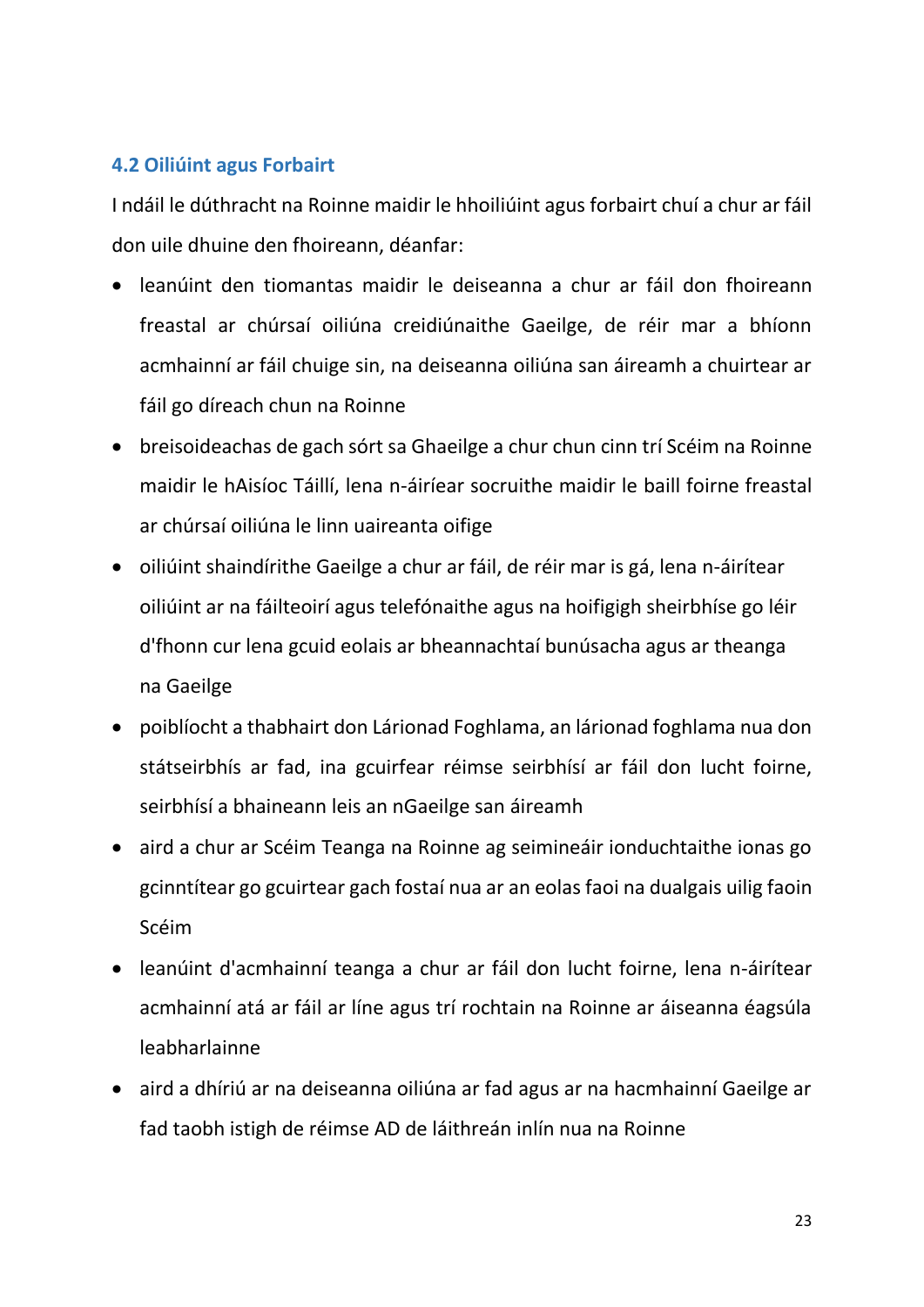chomh maith le hoiliúint a bheith ar fáil, cuirfear na beannachtaí bunúsacha i nGaeilge ar fáil d'fhailteoirí d'fhonn cuidiú le cuairteoirí ar mian leo Gaeilge a labhairt.

## **4.3 Cúrsaí Earcaíochta agus Socrúcháin**

Beidh aird ar an ngá feabhas a chur de réir a chéile ar an gcumas obair trí Ghaeilge mar chuid den pholasaí earcaíochta a thagann faoi réir na creatlaí nósanna imeachta náisiúnta earcaíochta ar aontaíodh leo.

Faoi réir na gcoinníollacha a ghabhann le socrúcháin na foirne, déanfar a dhearbhú dá mbeadh sé oiriúnach nó mura mbeadh sé oiriúnach aon phost sa Roinn a ainmniú mar phost Gaeilge agus cuirfear an Bord Feidhmiúcháin ar an eolas ina leith sin sula ndéantar 'Athbhreithniú ar Acmhainní' Socróidh lucht bainistíochta sinsearach na Roinne an modh ina líontar poist den sórt sin, ach meastar gur trí bhaill foirne a bhfuil inniúlacht ar an leibhéal cuí acu sa Ghaeilge a earcú tríd an tSeirbhís um Cheapacháin Phoiblí, is mó a chuirfear feabhas ar infhaighteacht na seirbhísí Ghaeilge atá ann.

#### **Poist Ainmnithe Gaeilge**

Tá oifigeach comhlíontachta na Roinne ina Oifigeach Gaeilge faoi láthair, agus tá seisean nó sise freagrach as maoirseacht a dhéanamh ar chur i bhfeidh an Achta agus na Scéime sa Roinn. Faigheann an t-oifigeach Gaeilge tacaíocht ón gBord Feidhmiúcháin i ndáil le cur chun feidhme éifeachtach na ngealltanas faoin scéim i gcómhréir le *hAcht na dTeangacha Oifigiúla 2003*.

#### **4.4 Seirbhísí Aistriúcháin**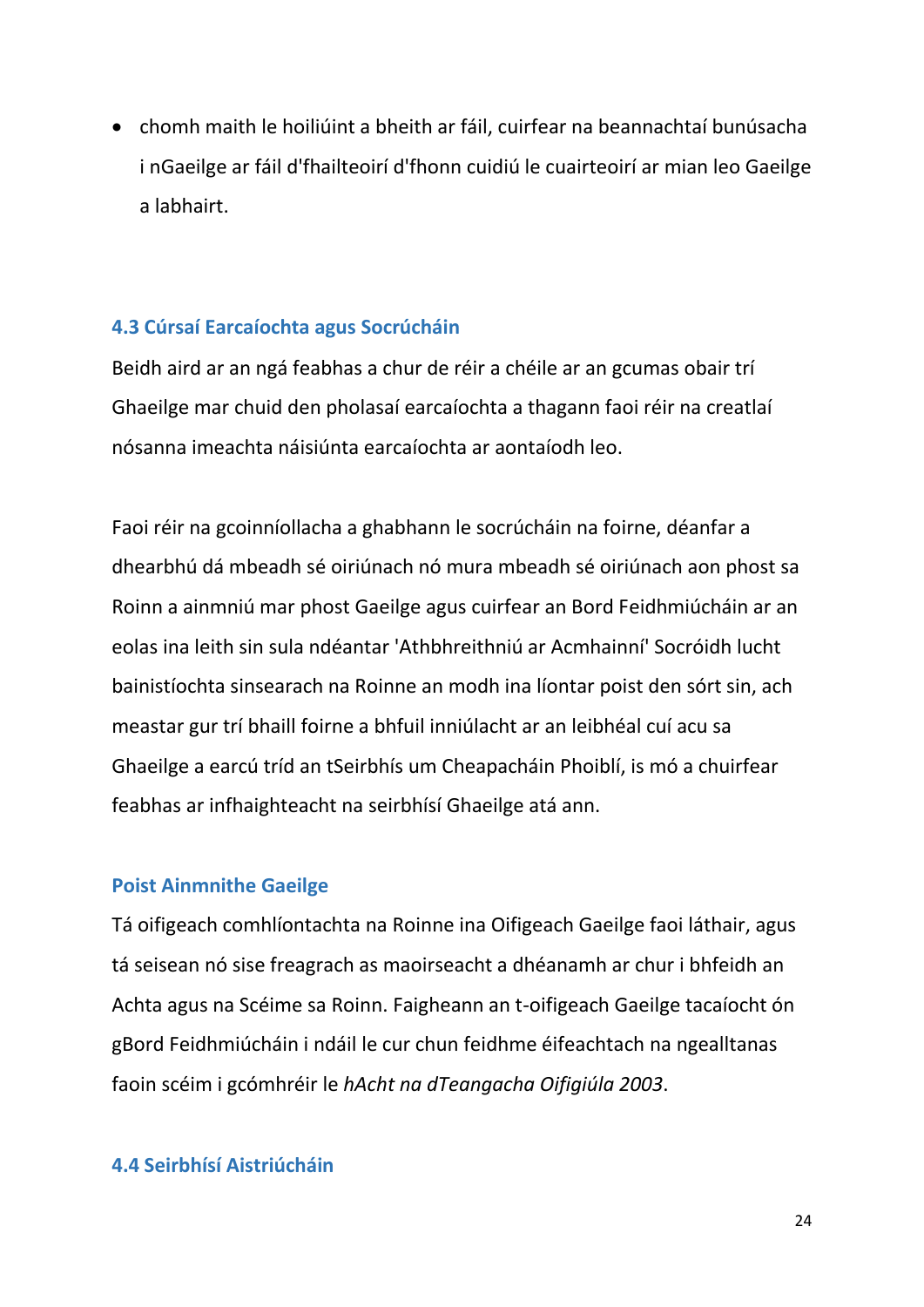Cinnteoidh an tAonad Comhlíontais go mbíonn aistritheoir Gaeilge ag an Roinn agus go scaipfear an t-eolas faoin tseirbhís sin i measc fhoireann na Roinne ar fad.

## **4.5 An Ghaeilge a chur chun cinn agus Seachtain na Gaeilge**

Tá an Roinn tiomanta do thionscnaimh chultúrtha a thacaíonn agus a spreagann an Ghaeilge a chur chun cinn. Tiocfaidh cur chun cinn na Gaeilge faoi stiúir Rannáin éagsúla sa Roinn, an tAonad Comhlíontais agus Acmhainní Daonna san áireamh.

Déanfaidh an Roinn imeachtaí a eagraítear i rith Sheachtain na Gaeilge a chur chun cinn.

Eagróidh an Club Sóisialta ar a laghad ócáid neamhfhoirmeálta amháin in aghaidh na bliana don fhoireann chun an Ghaeilge sa Roinn a chur chun cinn, mar shampla Tráth na gCeist chomh maith le hócáidí 'Cupán Tae agus Cúpla Focail' roinnt uaireanta le linn na bliana. Féachfaidh an Club Sóisialta freisin le fógraí sa dá theanga a sheoladh chuig an bhfoireann maidir le himeachtaí sóisialta nuair is féidir sin, go háirithe na himeachtaí a bhaineann leis an nGaeilge.

Mar chuid den bhféilire eagrúcháin maidir le seisiúin eolais inmheánacha 'Power Hour', tiocfaidh an tAonad Foghlama agus Forbartha dul i mbun plé le heagraíochtaí Gaeilge agus/nó le daoine aonair chun ar a laghad aon seisiún amháin a chur ar fáil i nGaeilge chun an teanga a chur chun cinn. Sa chás go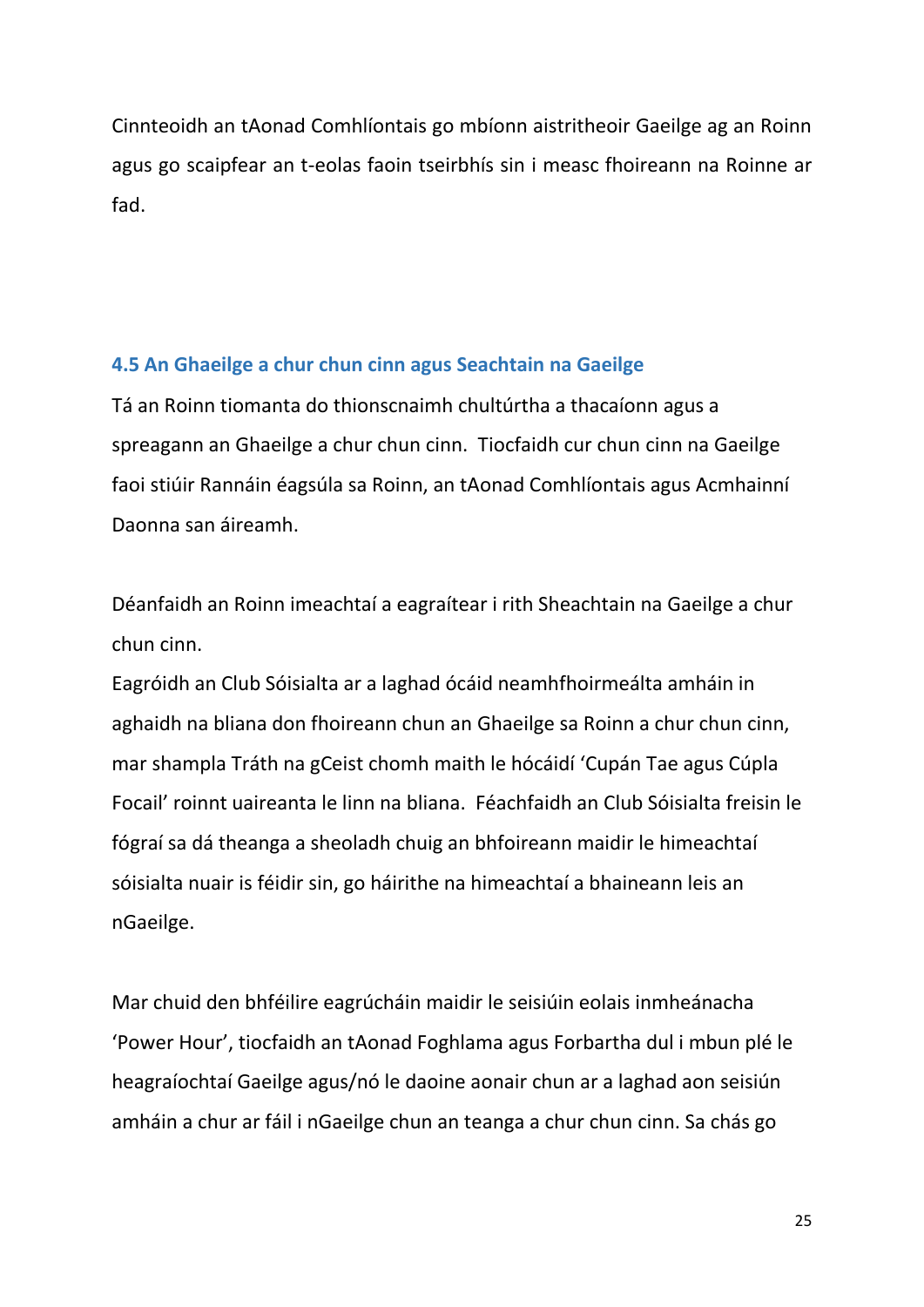mbíonn suim an phobail ann, eagróidh an Roinn caint i nGaeilge chomh maith mar chuid den 'Oíche Chultúir' agus d'imeachtaí eile den sórt sin.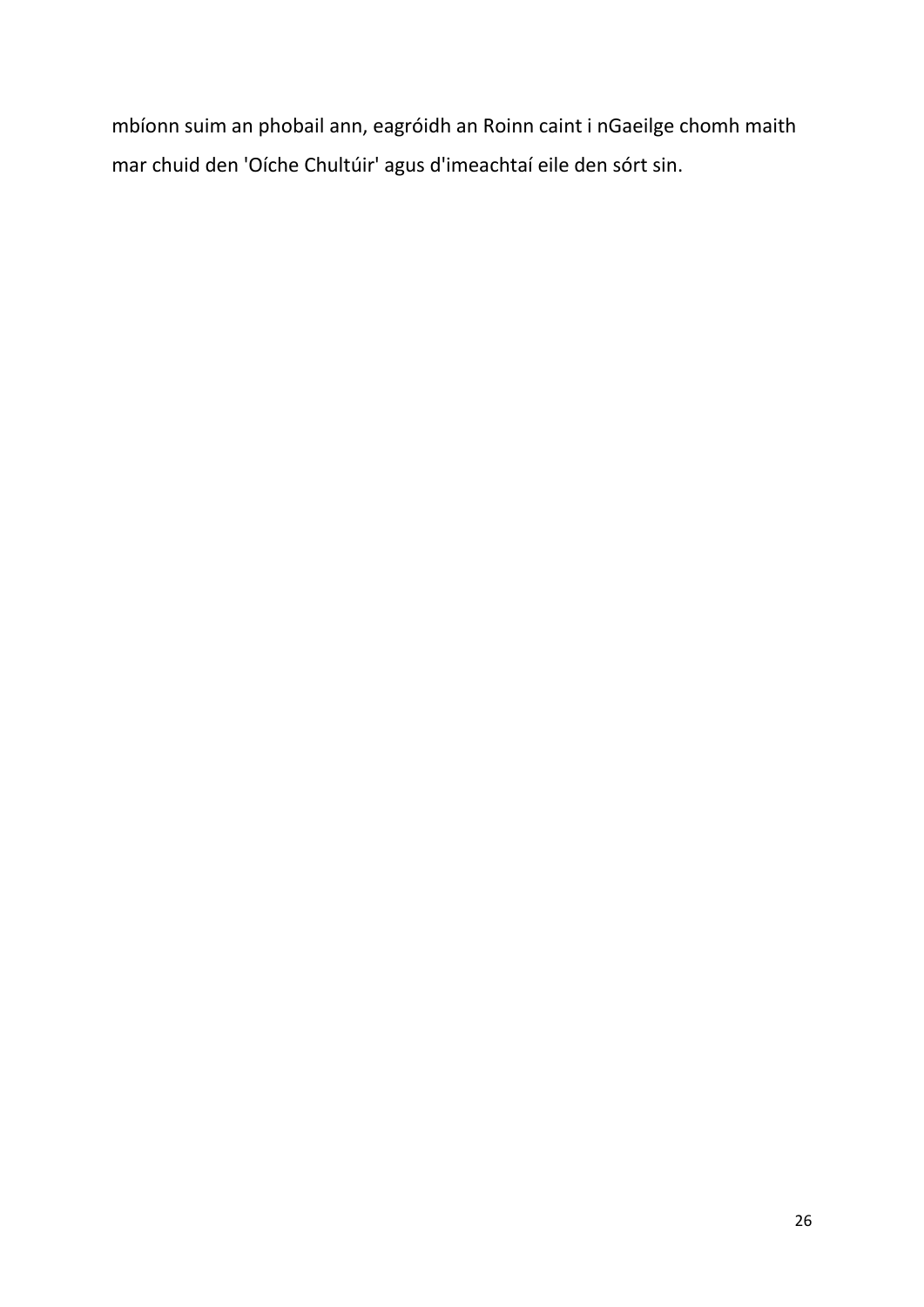# **CAIBIDIL 5: MONATÓIREACHT, TUAIRISCIÚ AGUS ATHBHREITHNIÚ**

## **Bord Feidhmiúcháin**

Tacóidh an Bord Feidhmiúcháin leis an nGaeilge sa Roinn agus an teanga a chur chun cinn agus coinneofar oibriú éifeachtach na Scéime Teanga faoi athbhreithniú.

## **An tOifigeach Comhlíontais**

Ta an tOifigeach Comhlíontais freagrach as a áirithiú go bhfuil Scéim Teanga ar bun ag an Roinn.

Déanfaidh an tOifigeach Comhlíontais:

- scrúdú ar a laghad gach sé mhí ar an dul chun cinn atá déanta maidir leis na gealltanais a leagtar amach i Scéim Teanga na Roinne
- i rith ré feidhme na Scéime ar fad, aon bheart breise a mheas is gá chun feabhas a chur ar leibhéal na seirbhíse a chuirtear ar fáil, i bhfianaise an éilimh agus i ndáil leis an athbhreithniú gach sé mhí ar an dul chun cinn
- tuairisc a thabhairt don Ard-Rúnaí agus don Bhord Feidhmiúcháin tar éis measúnú a dhéanamh ar an dul chun cinn maidir leis na gealltanais a luaitear sa Scéim agus aon bheart nua sa bhreis a mheastar a bheith oiriúnach.

## **Na hAonaid Gnó**

Éileofar ar gach rannóg de chuid na Roinne go léireofar na gealltanais a ghabhann leis an Scéim Teanga de réir mar is cuí sa Phlean Gnó. Is iad na bainisteoirí líne sna ranngóga sin ar a leagtar freagracht maidir le cur chun feidhme na Scéime ina réimse féin is mó a bheidh i mbun na gnáthmhonatóireachta. Beidh sé de dhualgas ar gach Aonad Gnó tuairisc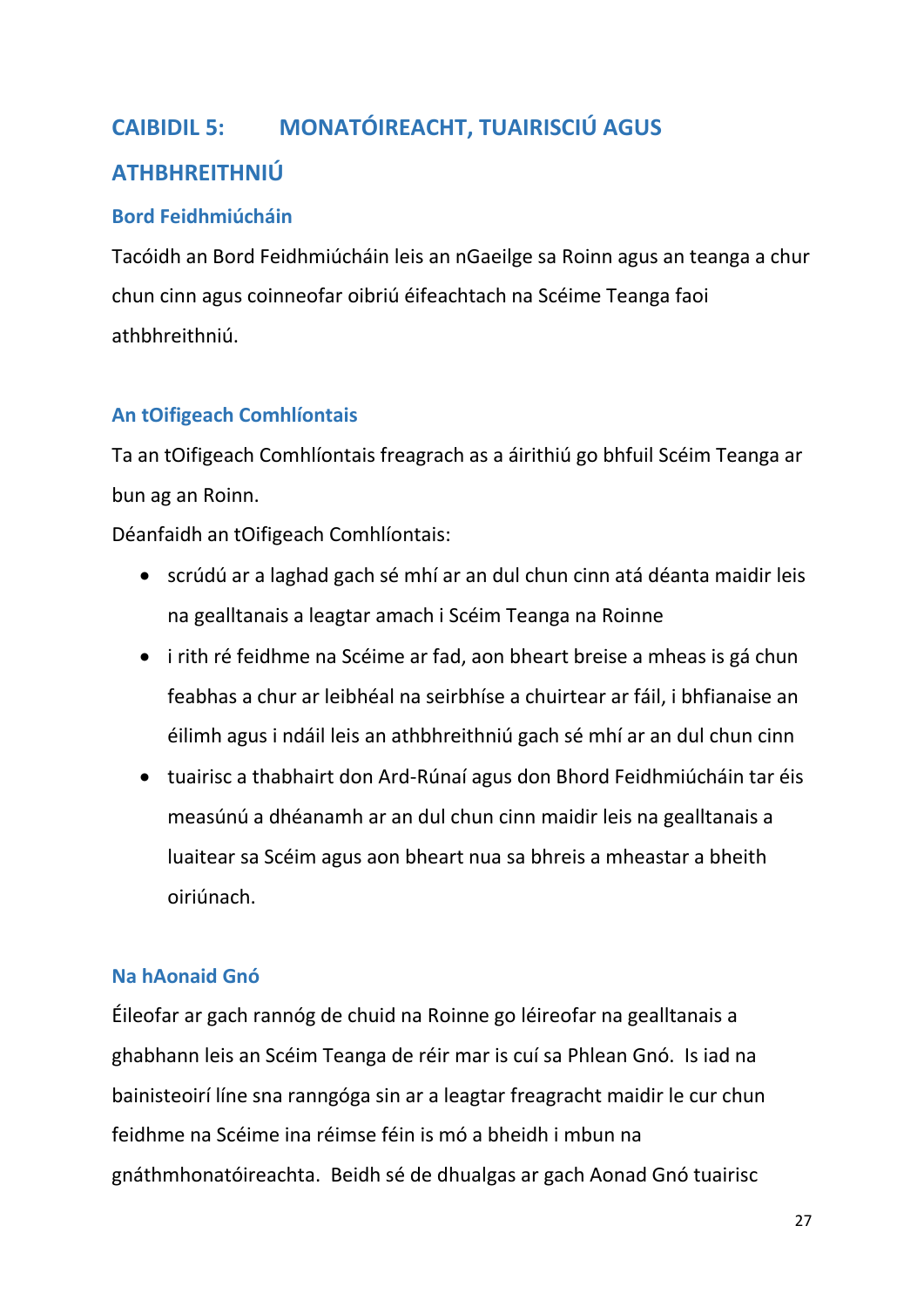mhionsonraithe a thabhairt gach sé mhí don Oifigeach Comhlíontais ar an dóigh ina bhfuiltear ag cloí leis na gealltanais.

## **Athbhreithniú Bliantúil**

Déanfar mionsonraithe faoin dul chun cinn maidir le comhlíonadh na ngealltanas a luaitear sa Scéim seo a fhoilsiú gach bliain in Athbhreithniú Bliantúil na Roinne, lena dtabharfar san áireamh:

- polasaithe nó tionscnaimh sa bhreis lena gcuirtear an Ghaeilge chun cinn
- ábhar a fhoilsítear i nGaeilge go hiomlán nó go páirteach
- aon ghearán nó moladh a dhéantar maidir le seirbhísí i nGaeilge a chur ar fáil ag an Roinn agus cineál na ngearán nó na moltaí sin
- an dul chun cinn maidir le gach gealltanas a leagtar amach sa Scéim
- leibhéal an éilimh ar sheirbhísí trí Ghaeilge.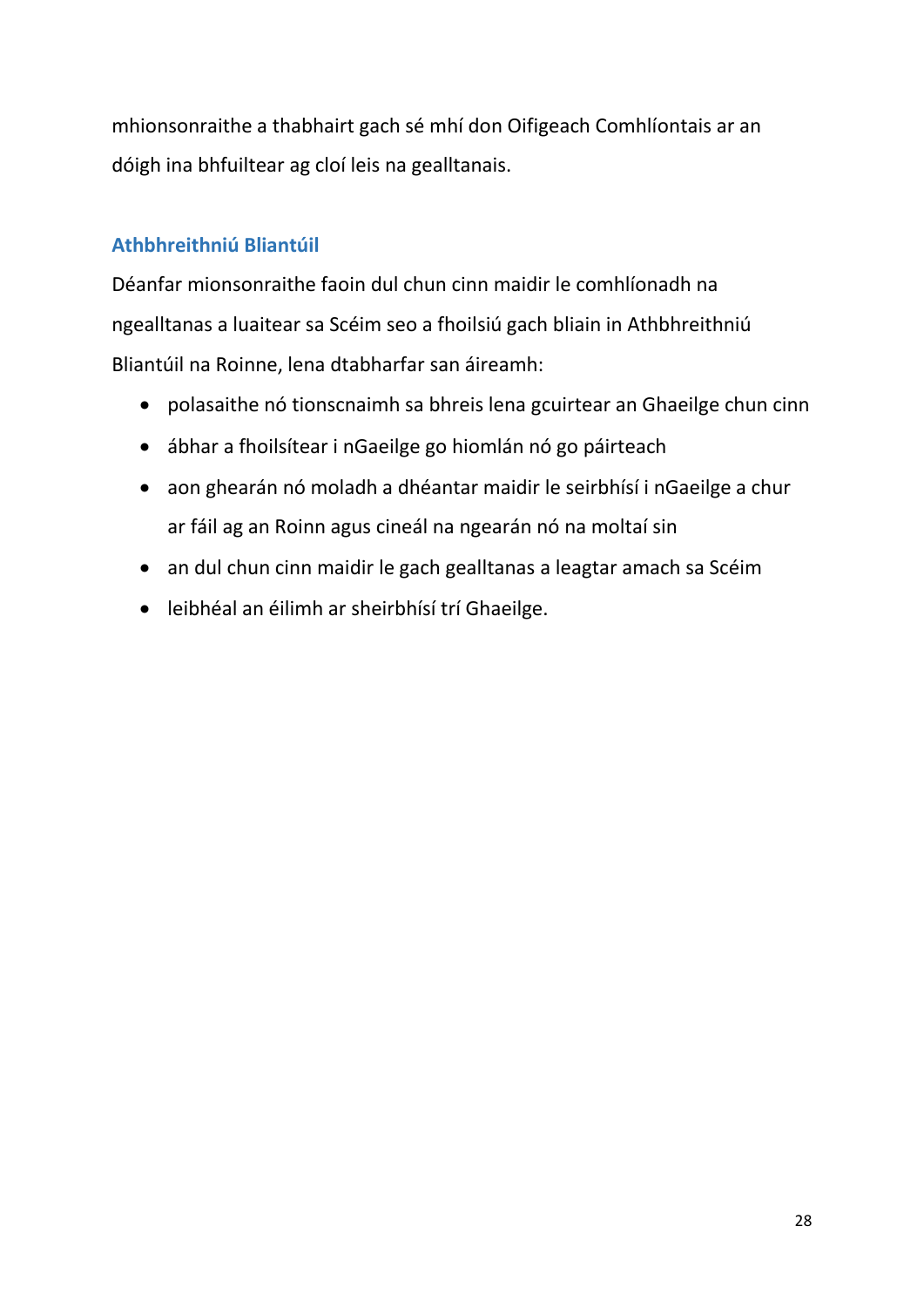## **CAIBIDIL 6: AN SCÉIM AONTAITHE A FHOILSIÚ**

## **Acht na dTeangacha Oifigiúla 2003**

Tá a bhfuil de fhreagracht orthu i ndáil le hAcht na dTeangacha Oifigiúla 2003 curtha in iúl do gach duine d'fhoireann na Roinne Airgeadais.

## **An Ceathú Scéim Teanga 2022 – 2025**

Tugadh cóip den Scéim Teanga seo don bhfoireann uile sa Roinn Airgeadais agus leanfar dá bhfuil de chúram orthu ina leith a chur i gcuimhne dóibh ar bhealaí éagsúla, lena n-áirítear:

- eolas ar bhunleathanach Inlíon na Roinne
- nuashonrúcháin ón gCeannasaí Comhlíontais
- ócáidí cultúir a chur chun cinn
- oiliúint ionduchtaithe.

#### **An Pobal i gCoitinne**

Déanfar an Scéim Teanga seo, maille le tuairiscí ar an dul chun cinn ina leith, a chur ar fáil don phobal ar na modhanna seo a leanas:

- preaseisiúint maidir le seoladh na Scéime
- fógra feiceálach ar shuíomh gréasáin na Roinne
- bileog ghairid eolais ina leagtar amach na seirbhísí a bhfuil rochtain orthu i nGaeilge a chur ar fáil ag deascanna fáilte agus ar shuíomh gréasáin na Roinne
- Athbhreithniú Bliantúil na Roinne lena leagfar amach an dul chun cinn maidir le comhlíonadh na ngealltanas a luaitear sa Scéim.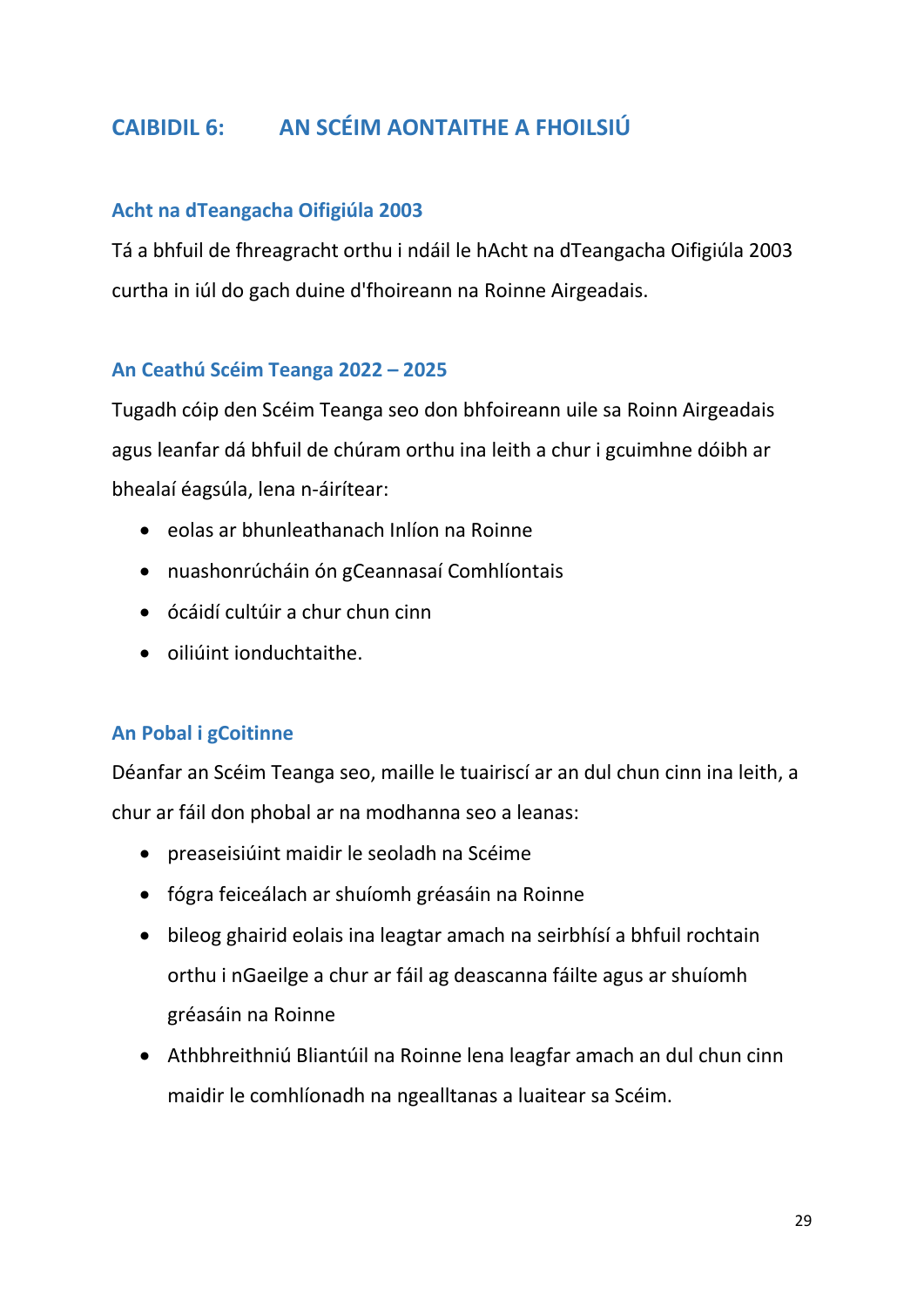Chomh maith leis na bearta thuasluaite, leanfaidh an Roinn de gach deis a thapú le linn na ngnáthchaidreamh le custaiméirí chun na seirbhísí a chuirtear ar fáil i nGaeilge a chur chun cinn agus poiblíocht a dhéanamh ina leith:

- trína chur in iúl do chustaiméirí go bhfuil sé de rogha acu déileáil leis an Roinn trí Ghaeilge le fógraí faoi sheirbhísí atá ar fáil a chrochadh in ionaid fáiltithe agus trí liosta de na seirbhísí a chur ar shuíomh gréasáin na Roinne
- nótaí a chur i bhfoilseacháin agus i bhfógraí de chuid na Roinne ag cur in iúl go gcuirtear seirbhísí ar fáil trí Ghaeilge agus go gcuireann an Roinn fáilte roimh an gcustaiméir ar mian leis nó léi gnó a dhéanamh trí Ghaeilge, i gcomhréir le gealltanais na Scéime.

Seoladh cóip den Scéim freisin chuig Oifig Choimisinéir na dTeangacha Oifigiúla.